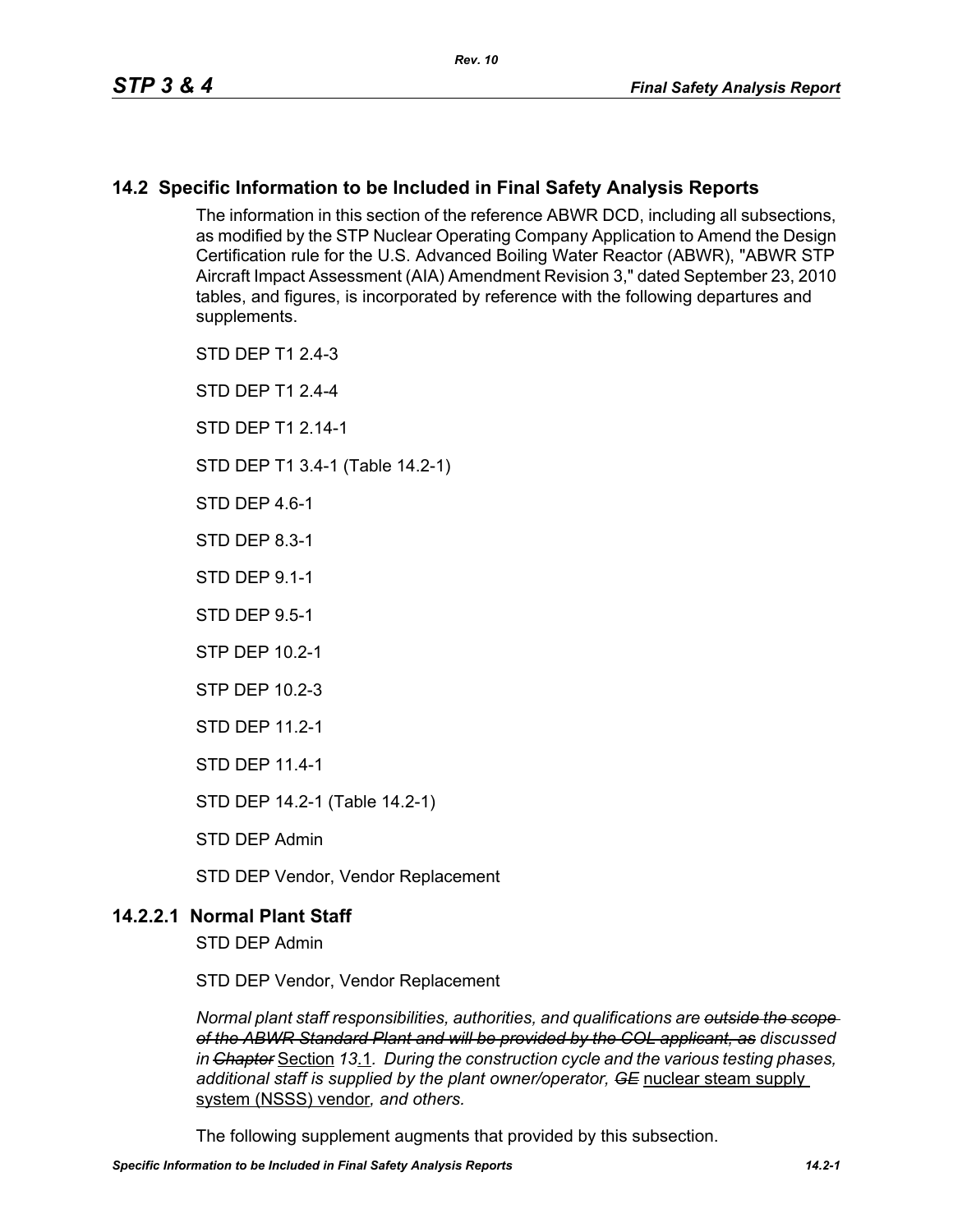The plant staff is involved in the initial plant test program in several capacities; including the review of preoperational and startup test procedures and results, performing as startup engineers and other direct participation in test activities. Plant staff will assume increasing responsibility for performing preventative and selected corrective maintenance activities on plant components when released from construction to the Startup Organization. Plant staff will be assigned to assist startup test engineers in performing tests and in operating permanent plant equipment which has been released from construction to the Startup Organization. Plant Operations directs the fuel loading and is responsible for the operation of the plant during initial startup testing. The duties and responsibilities of key plant staff are described in the STP Units 3 & 4 Startup Administrative Manual.

## **14.2.2.2 Startup Group**

STD DEP Vendor, Vendor Replacement

*It is likely that the startup group will also include an augmented staff of individuals from other concerned parties such as the NSSS vendor (GE), the architect-engineer, and the plant constructor. The normal plant staff will be included in as many aspects of the test programs as is practicable considering their normal duties in the operation and maintenance of the plant.*

## **14.2.2.3** *General Electric Company* **Nuclear Steam Supply System (NSSS) Vendor**

*The General Electric Company (GE)* NSSS vendor *is the supplier of the boiling water reactor (BWR) nuclear steam supply system (NSSS) and is responsible for generic and specific BWR designs. During the construction and testing phases of the plant cycle, GE* NSSS vendor *personnel are onsite to offer consultation and technical direction with regard to GE* NSSS vendor-*supplied systems and equipment. The GE* NSSS vendor *resident site manager is responsible for all GE* NSSS vendor-*supplied equipment disposition and, as the senior NSSS vendor representative onsite, is the official site spokesman for GE* the NSSS vendor*. He coordinates with the plant owner's normal and augmented plant staff for the performance of his duties, which include:*

- *(1) Reviewing and approving all test procedures, changes to test procedures, and test results for equipment and systems within the GE* NSSS vendor *scope of supply*
- *(2) Providing technical direction to the station staff*
- *(3) Managing the activities of the GE* NSSS vendor *site personnel in providing technical direction to shift personnel in the testing and operation of GE NSSS* vendor*-supplied systems*
- *(4) Liaison between the site and the GE San Jose* NSSS vendor *home office to provide rapid and effective solutions for problems which cannot be solved onsite*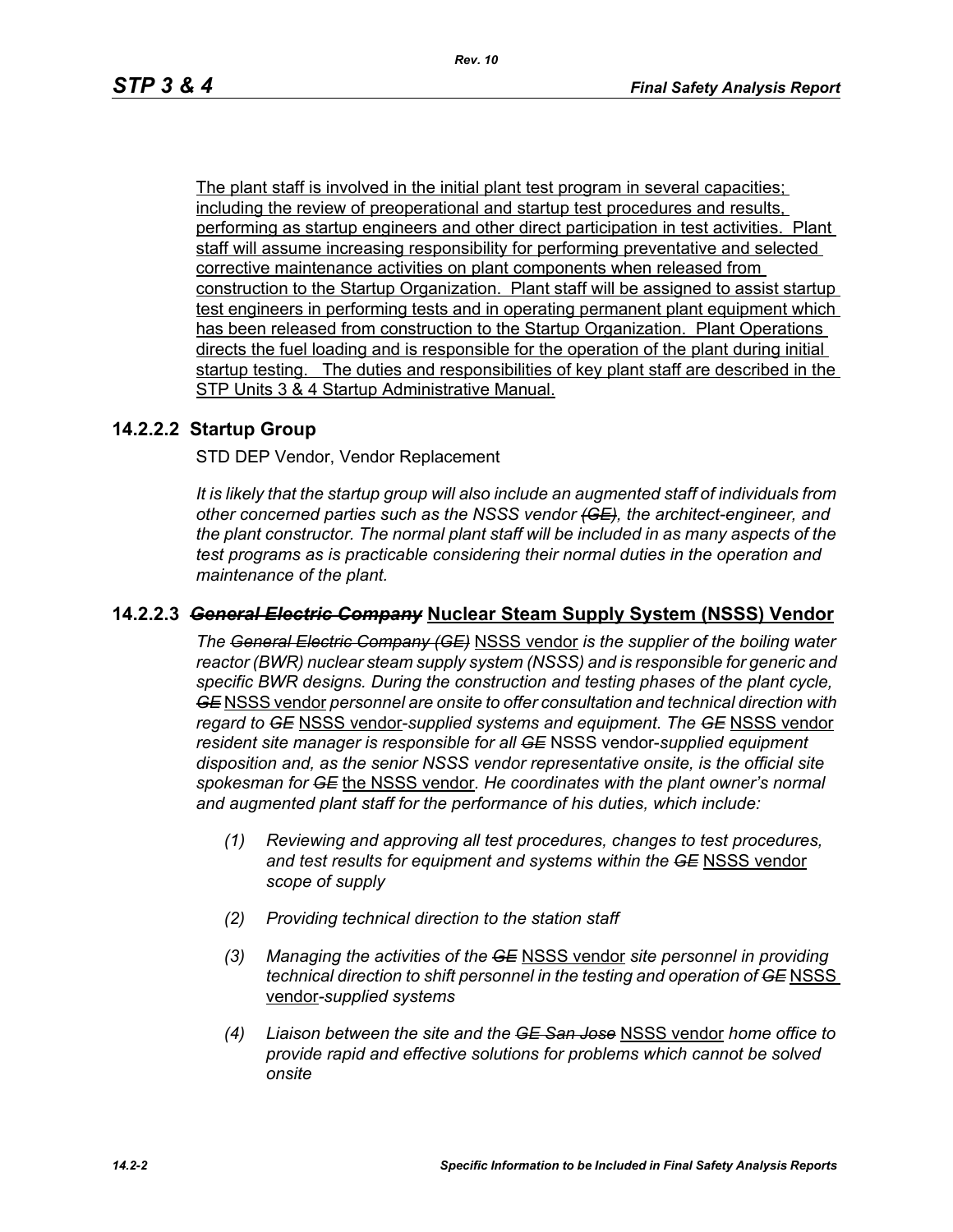*(5) Participating as a member of the Startup Coordinating Group (SCG) [Note: The official designation of this group may differ for the plant owner/operator referencing the ABWR Standard Plant design and SCG is used throughout this dicussion for illustrative purposes only.]*

## **14.2.2.5 Interrelationships and Interfaces**

*Effective coordination between the various site organizations involved in the test program is achieved through the SCG, which is composed of representatives of the plant owner/operator, GE* NSSS vendor*, and others. The duties of the SCG are to review and approve project testing schedules and to effect timely changes to construction or testing in order to facilitate execution of the preoperational and initial startup test programs.*

## **14.2.3 Test Procedures**

*Specifically, GE* the NSSS vendor *will provide the COL applicant with scoping documents (i.e., preoperational and startup test specifications) containing testing objectives and acceptance criteria applicable to its scope of design responsibility.*

## **14.2.5 Review, Evaluation, and Approval of Test Results**

*Individual test results are evaluated and reviewed by cognizant members of the startup group. Test exceptions or acceptance criteria violations are communicated to the affected and responsible organizations who will help resolve the issues by suggesting corrective actions, design modifications, and retests. GE* The NSSS vendor *and others outside the plant staff organization, as appropriate, will have the opportunity to review the results for conformance to predictions and expectations.*

## **14.2.7 Conformance of Test Program with Regulatory Guides**

STD DEP 9.5-1

*The NRC Regulatory Guides listed below were used in the development of the initial test program and the applicable tests comply with these guides except as noted. The applicable revisions of the regulatory guides listed below can be found in Table 1.8-20.*

*(10) Regulatory Guide 1.108—"Periodic Testing of Diesel Generators Used as Onsite Electric Power Systems at Nuclear Power Plants."* Regulatory Guide 1.9—"Selection, Design, Qualification, and Testing of Emergency Diesel Generator Units Used As Class 1E Onsite Electric Power Systems at Nuclear Power Plants."

## **14.2.8 Utilization of Reactor Operating and Testing Experience in the Development of Test Program**

STD DEP Vendor, Vendor Replacement

*Since every reactor/plant in a GE BWR product line is an evolutionary development of the previous plant in the product line (and each product line is an evolutionary development from the previous product line), it is evident that the ABWR plants have*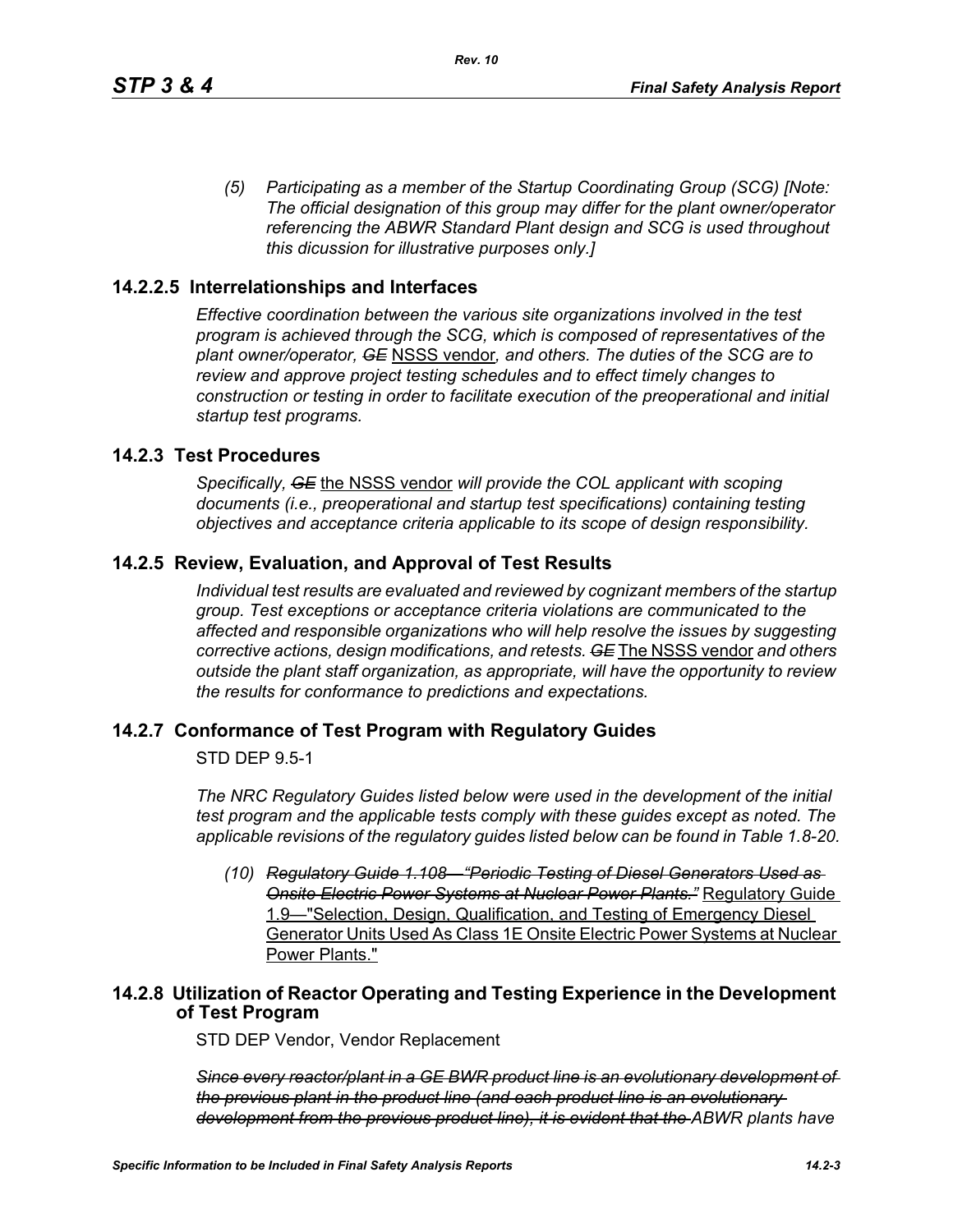*the benefits of experience acquired with the successful and safe startup of more than 30 previous BWR/1–6* and ABWR *plants. The operational experience and knowledge gained from these plants and other reactor types has been factored into the design and test specifications of GE* NSSS vendor*-supplied systems and equipment that will be demonstrated during the preoperational and startup test programs.*

## **14.2.11 Test Program Schedule**

The following supplement addresses the COL License Information Item contained within the text of this subsection.

The schedule, relative to the initial fuel load date, for conducting each major phase of the initial test program, including the timetable for generation, review and approval of procedures, testing and analysis of results will be provided to the NRC 6 months prior to commencement of the initial test program. (COM 14.2-1)

## **14.2.12 Individual Test Descriptions**

## **14.2.12.1 Preoperational Test Procedures**

STD DEP Vendor, Vendor Replacement

*Specific testing to be performed and the applicable acceptance criteria for each preoperational test will be documented in detailed test procedures to be made available to the NRC approximately 60 days prior to their intended use. Preoperational testing will be in accordance with the detailed system specifications and associated equipment specifications for equipment in those systems (provided as part of scoping documents to be supplied by GE* the NSSS vendor *and others as described in Subsection 14.2.3).*

## **14.2.12.1.3 Recirculation Flow Control System Preoperational Test**

STD DEP T1 3.4-1

*(2) Prerequisites*

*The construction tests have been successfully completed, and the SCG has reviewed the test procedure and approved the initiation of testing. The following systems* and functions *shall be available, as needed, to support the specified testing and the corresponding system configurations: Reactor Recirculation System, Feedwater Control System, Steam Bypass and Pressure Control System, Electric Power Distribution System/instrumentation and control power supply, Process Computer System* Plant Computer Functions, *Reactor Water Cleanup System, CRD System, RCIS, Neutron Monitoring System, Automatic Power Regulator System, Condensate and Feedwater System and Reactor Protection System.*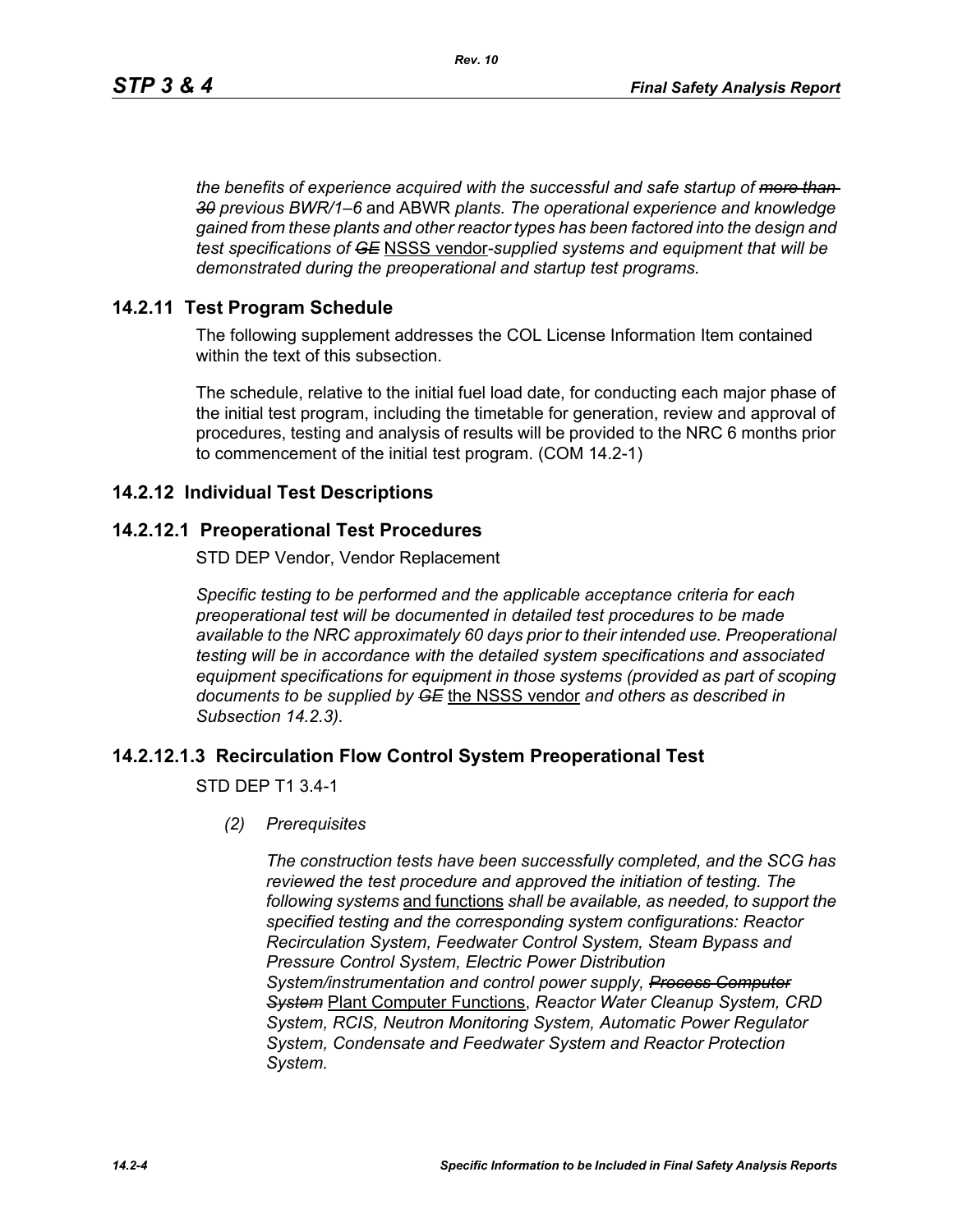# **14.2.12.1.4 Feedwater Control System Preoperational Test**

*(2) Prerequisites*

*Appropriate instrumentation and control power supply, Turbine Control System, Reactor Recirculation Flow Control System, Condensate and Feedwater System, Process Computer System* Plant Computer Functions*, Reactor Water Cleanup System, RCIC System,* and *Nuclear Boiler System and Multiplexing System shall be available and operational to support the performance of this test.*

# **14.2.12.1.8 Residual Heat Removal System Preoperational Test**

STD DEP T1 2.4-4

*(2) Prerequisites*

*Reactor Building Cooling Water System, Instrument Air System, Fuel Pool Cooling and Cleanup System, Leak Detection System, RCIC System, Suppression Pool Water System, Nuclear Boiler System, Process Computer System, Electric Power Distribution System, Process Computer System* Plant Computer Functions *and other required interfacing systems shall be available, as needed, to support the specified testing and the appropriate system configurations. Additionally, RHR pump suctionline shall be installed with a 50% plugged temporary strainer throughout the test.*

# **14.2.12.1.9 Reactor Core Isolation Cooling System Preoperational Test**

STD DEP T1 2.4-3

*(3) General Test Methods and Acceptance Criteria*

*The RCIC turbine shall be tested in accordance with the manufacturer's recommendations. Usually this involves the turbine first being tested while disconnected from and then while coupled to the pump.* 

- *(f) Satisfactory performance of the RCIC System during the following modes of operation. This test shall be performed using temporary steam supply, equipment, piping and instrumentation as necessary for the test:*
	- *(iv) Turbine quick start in response to the simulated automatic initiation signal with suction from the condensate storage pool and discharge via test return line to the condensate storage* suppression *pool. This test shall demonstrate proper system flow rate and time to rated flow and no malfunction in the system.*
- *(k) Proper operation of the barometric condenser condensate pump and vacuum pump.*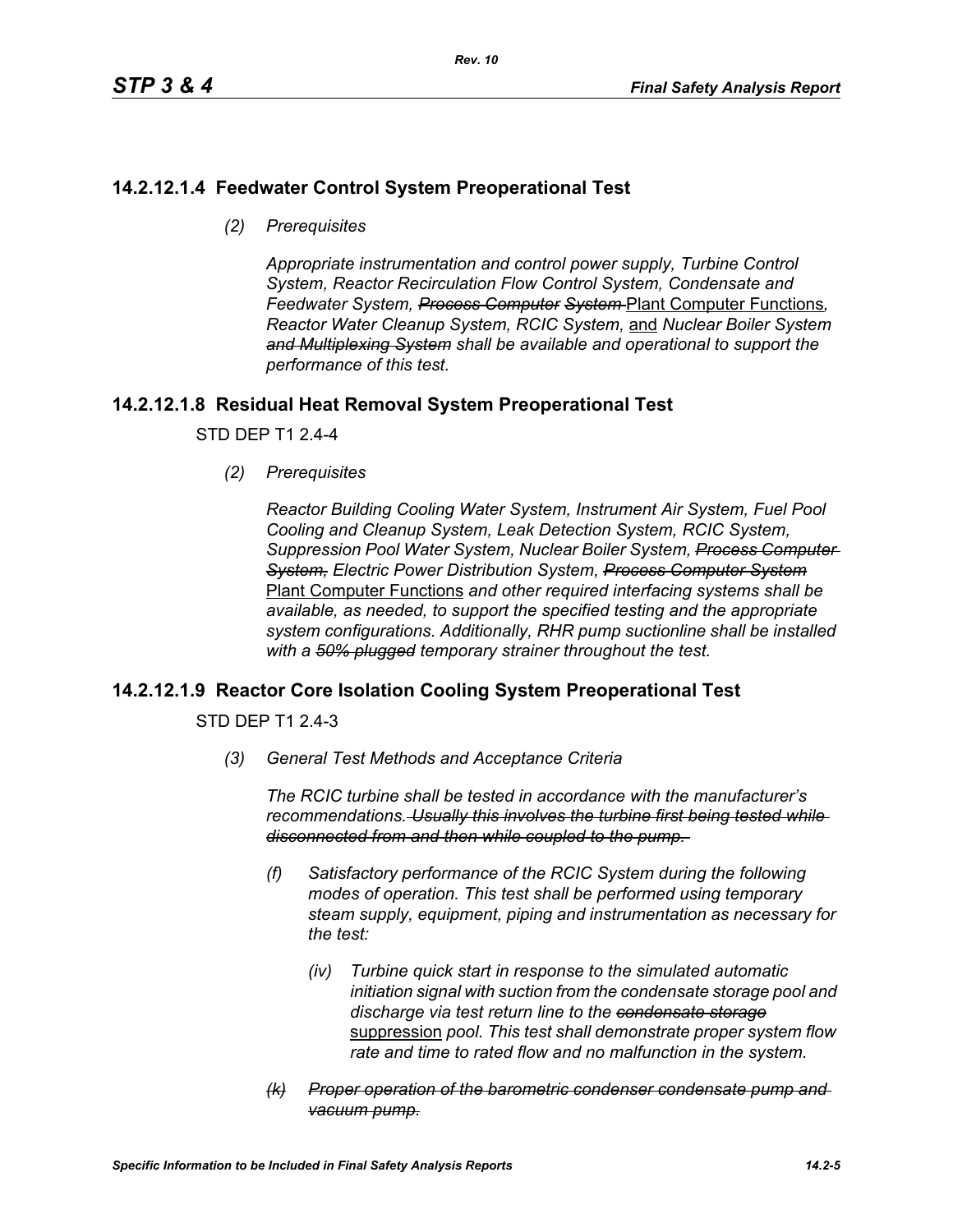# **14.2.12.1.10 High Pressure Core Flooder System Preoperational Test**

STD DEP T1 2.4-4

*(2) Prerequisites*

*The construction tests have been successfully completed, and the SCG has reviewed the test procedure and approved the initiation of testing. A temporary strainer shall be installed with 50% plugged in the pump suction throughout this test.*

# **14.2.12.1.11 Safety System Logic and Control Preoperational Test**

## STD DEP T1 3.4-1

*(2) Prerequisites*

*The process computer* Plant Computer Functions *shall be available for displaying and logging, as required, the SSLC supplied parameters and fault identification and bypass status signals. Additionally, a dedicated diagnostic instrument surveillance test controller (STC)* equipment *shall be available and used as an aid in performing SSLC functional logic testing, including trip, initiation, and interlock logic.*

*(3) General Test Methods and Acceptance Criteria*

*The SSLC integrates the automatic decision making and trip logic functions associated with the safety action of several of the plants' safety-related systems. Such systems include the RPS, HPCF, RHR, RCIC, LDIS, and ADS. The SSLC is not so much a system itself, but is instead an assembly of the above mentioned safety-related systems signal processors designed and grouped for optimum reliability, availability and operability. The SSLC, therefore, shall be adequately tested during the preoperational phase testing of the associated systems, including the integrated LOPP/LOCA test. Provided the construction testing and the associated system preoperational testing has been successfully completed, as it related to proper operation of the SSLC, no specific additional testing should be necessary.*

*Operability of the SSLC functional logic from sensor input to driven equipment actuation shall be demonstrated during a series of overlap testing. This test shall demonstrate that the SSLC operates correctly as specified in Subsection 7.1.2.1.6 and applicable SSLC design and testing specification through the following testing:*

- *(a) Reactor Protection System (RPS)/MSIV Tests*
	- *(i) Setpoint validation (RMU to DTM), using input simulation and automatic self-test feature*
	- *(ii) Trip logic test of TLU* TLF*, using input simulation and automatic self-test feature*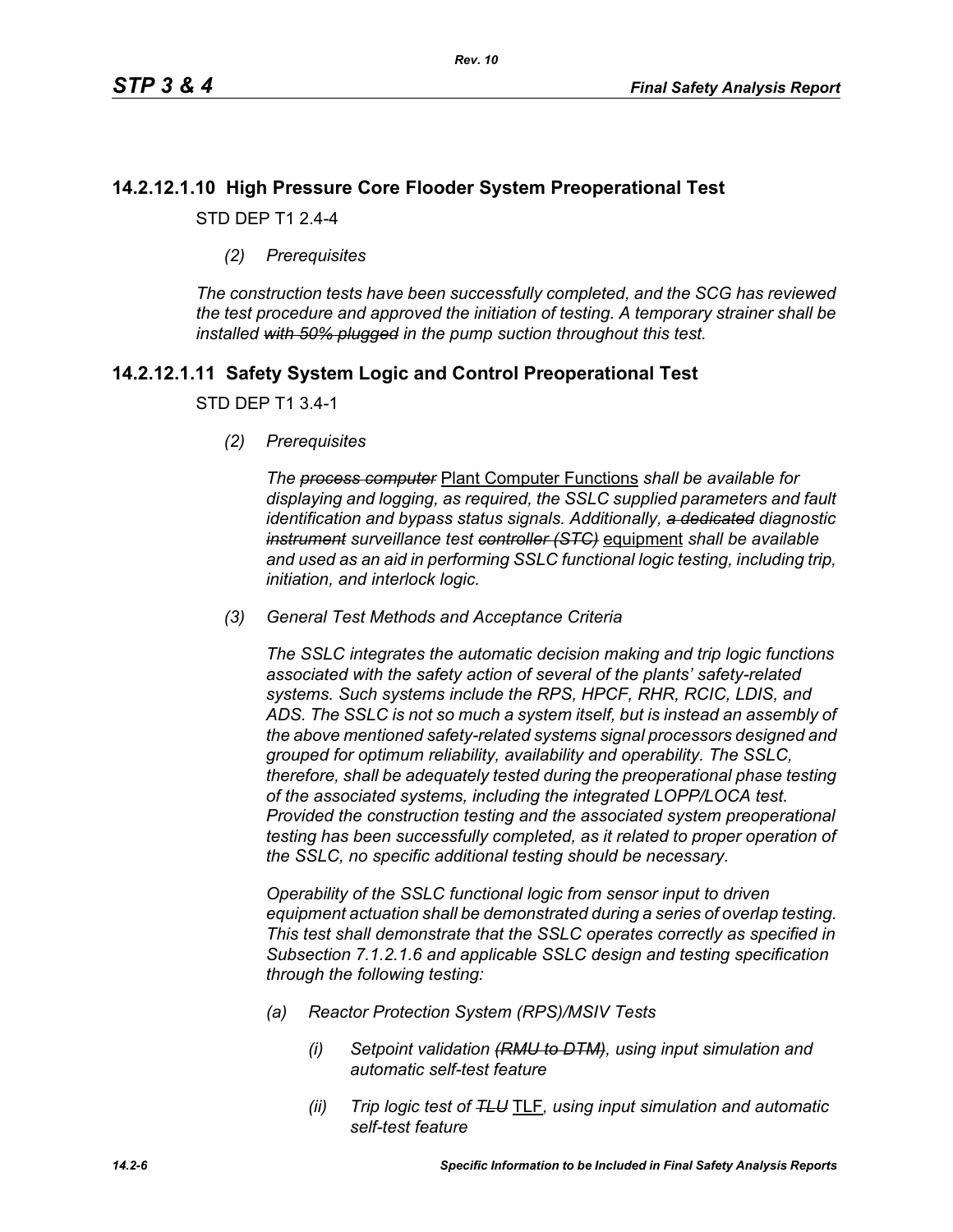- *(iii) Divisional RPS trip test, by manually actuating divisional trip test switch*
- *(iv) Manual Scram Test (RPS), by actuating manual scram switches*
- *(v) MSIV test close, by manually operating test close switches*
- *(vi) Divisional MSIV isolation test, by manually actuating divisional isolation test switches*
- *(b) Engineered Safety Features (ESF) Actuation System Tests*

*Rev. 10*

- *(i) Setpoint validation, using input simulation and automatic self-test feature*
- *(ii) Trip logic test of SLU* SLF*, using input simulation and automatic self-test feature*
- *(iii) Equipment operation, using input simulation or manual*
- *(c) Acceptability of the SSLC bypass functions, including division-ofsensor bypass and division-out-of-service bypass as specified by the appropriate SSLC system design specifications*
- *(d) Capability of the automatic self-test feature in verifying proper operation of the functional logic of each SSLC logic processor*
- *(e) Proper operation of fail-safe (de-energize-to-operate) design feature of SSLC upon loss of AC or DC power as described by the appropriate design specification*
- *(f) Correct functioning of the digital trip module (DTM)* function (DTF)*, trip logic unit (TLU)* function (TLF) *or safety system logic unit (SLU)* function (SLF) *in SSLC signal processing as described by the appropriate design-specification.*
- *(g) Proper annunciator action for trip of any channel, including annunciation display and reset functions.*

# **14.2.12.1.12** *Multiplexing System* **Data Communication Function Preoperational Test**

## STD DEP T1 3.4-1

*(1) Purpose*

*To verify proper functioning of the plant multiplexing system* data communications*, including both essential and nonessential (EMS and NEMS) subsystems* functions*.*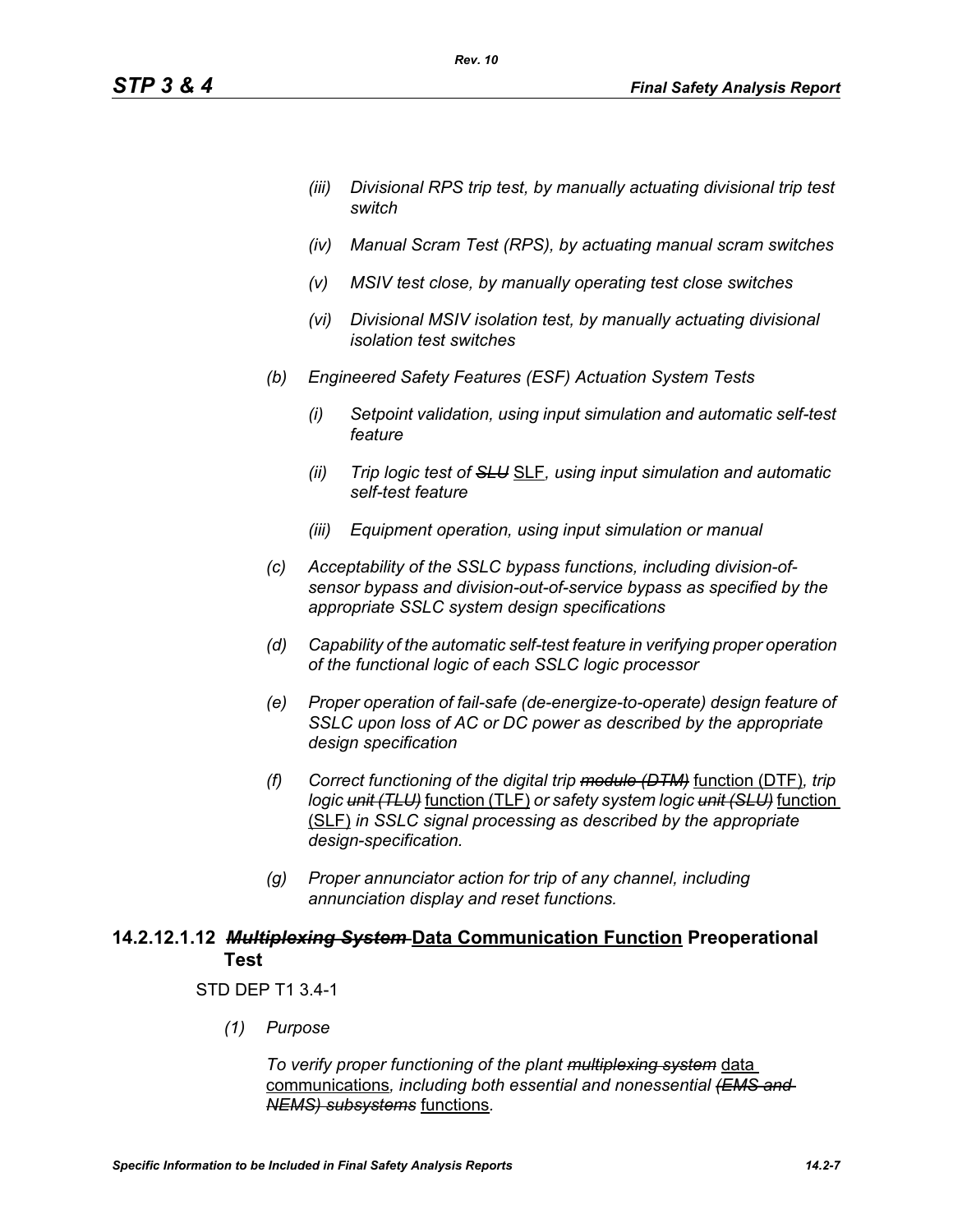## *(2) Prerequisites*

*The construction test have been successfully completed, and the SCG has reviewed the test procedure and approved the initiation of testing. The power supply, logic units (SSLC), and other component*s *(MCU, RMU, CMU) associated with the essential and non-essential multiplexing systems* data communications function *shall be operable. The interfacing systems' actuators, alarms, and displays which receive the processed control signals from the essential and non-essential multiplexing systems shall be operational. The data acquisition and communication software required to support the essential and non-essential multiplexing system* data communication *functions shall be available.*

#### *(3) General Test Method and Acceptance Criteria*

*Since this system* function provides the *is the primary communication interface between the various plant systems, it shall be adequately tested during the preoperational phase testing performed on those interconnected systems. The integrated hardware/software testing shall check the system functional performance and interface requirements as specified in the nonessential multiplexing system (NEMS) and essential multiplexing system (EMS) design specifications. The verification and validation (V&V) tests are performed to check the input signal coming from appropriately assigned input point and the output signal to the appropriately assigned signal points. This testing shall also check* test *the function of the redundant multiplexing system and the fail-safe function of both systems.* redundant data communication functions and their fail-safe function. *The capability of both warm and cold starts upon power interruption and automatic self-test function of the systems shall also be demonstrated to meet the design requirements. Additionally, after the above verification, the validated essential multiplexing system shall be checked for final validation during integrated EMS/SSLC testing as part of the SSLC preoperational test (Subsection 14.2.12.1.11). Testing shall include confirmation of every multiplexed sensor signal for accuracy, and functional requirements of control, interlock or display as specified in the documents of the system*s *integrated within the SSLC* or PICS*.*

## **14.2.12.1.13 Leak Detection and Isolation System Preoperational Test**

STD DEP T1 2.14-1

- *(2) Prerequisites*
	- *(k) Other auxiliary systems (e.g., PRM, RD, RCW, HNCW, HVAC, ACS, FCS, SPCU, etc.) associated with the LDS functions*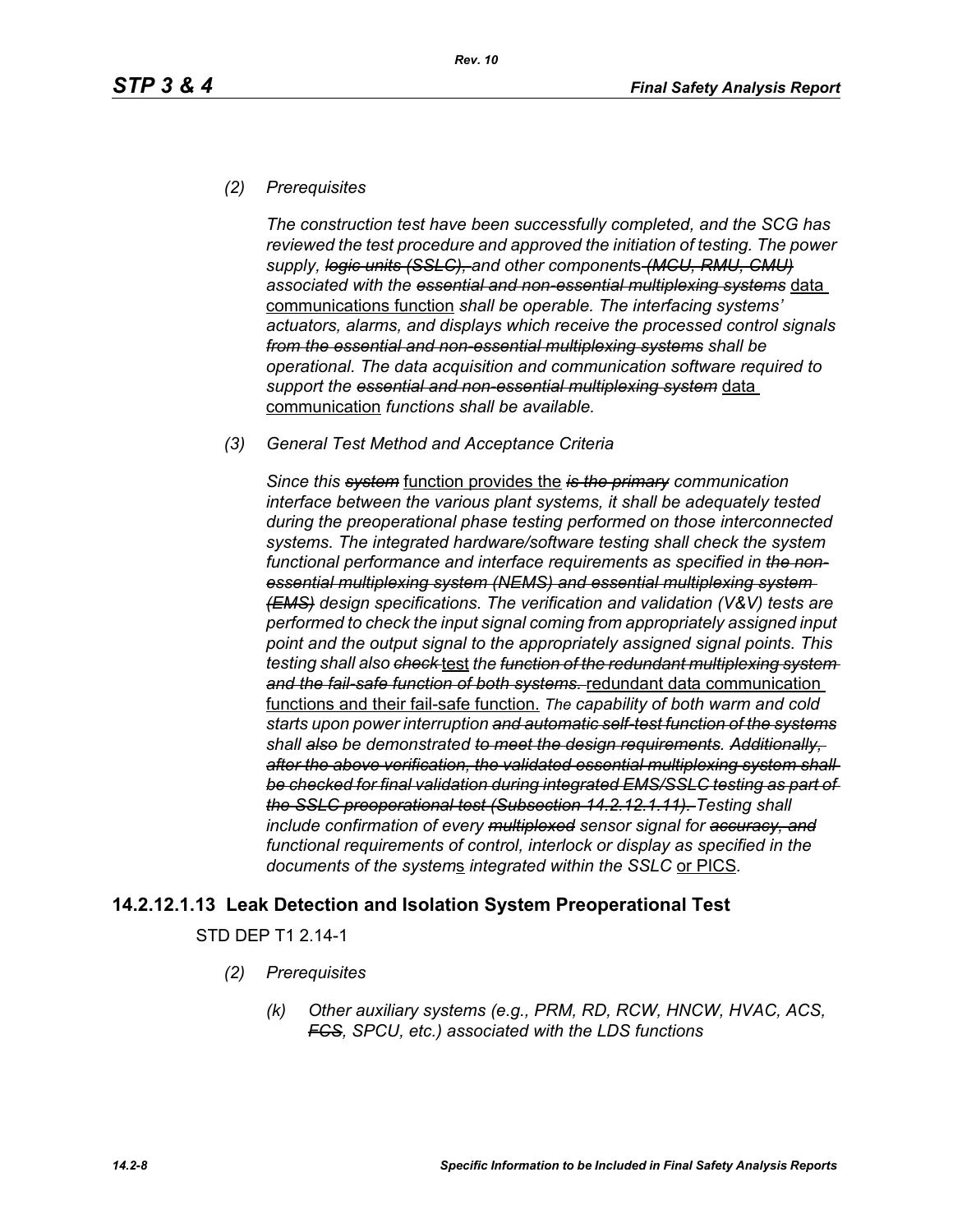# **14.2.12.1.14 Reactor Protection System Preoperational Test**

STD DEP T1 3.4-1

*(2) Prerequisites*

*Additionally, appropriate simulated RPS multiplexed input signals shall be provided for each of the four RPS divisions.*

# **14.2.12.1.16** *Process Computer* **Plant Computer Functions Preoperational Test**

STD DEP T1 3.4-1

*(1) Purpose*

*To verify the proper operation of the Process Computer System (PCS)* Plant Computer Functions (PCFs)*, including the Performance Monitoring and Control System (PMCS) and the Power Generation Control System (PGCS) and their related functions.*

*(3) General Test Methods and Acceptance Criteria*

*Proper performance of system hardware and software will be verified by a series of individual and integral tests. These tests shall demonstrate that the PCS* PCFs*, including PMCS and PGCS, operates properly as specified in Subsection 7.7.1.5 and applicable PCS*PCF *design specifications through the following testing:*

*(d) Proper data transmission and interface with other plant equipment such as the multiplexing system, neutron monitoring system, ATLM, site host computer and emergency operation facility.*

# **14.2.12.1.17 Automatic Power Regulator Preoperational Test**

STD DEP T1 3.4-1

*(2) Prerequisites*

*The Process Computer System*Plant Computer Functions (PCFs)*, RCIS, RFC System, Turbine Control System, SB&PC System, and other required system interfaces shall be available to support the specified system testing.*

# **14.2.12.1.18 Remote Shutdown System Preoperational Test**

STD DFP T1 2 14-1

STD DEP 8.3-1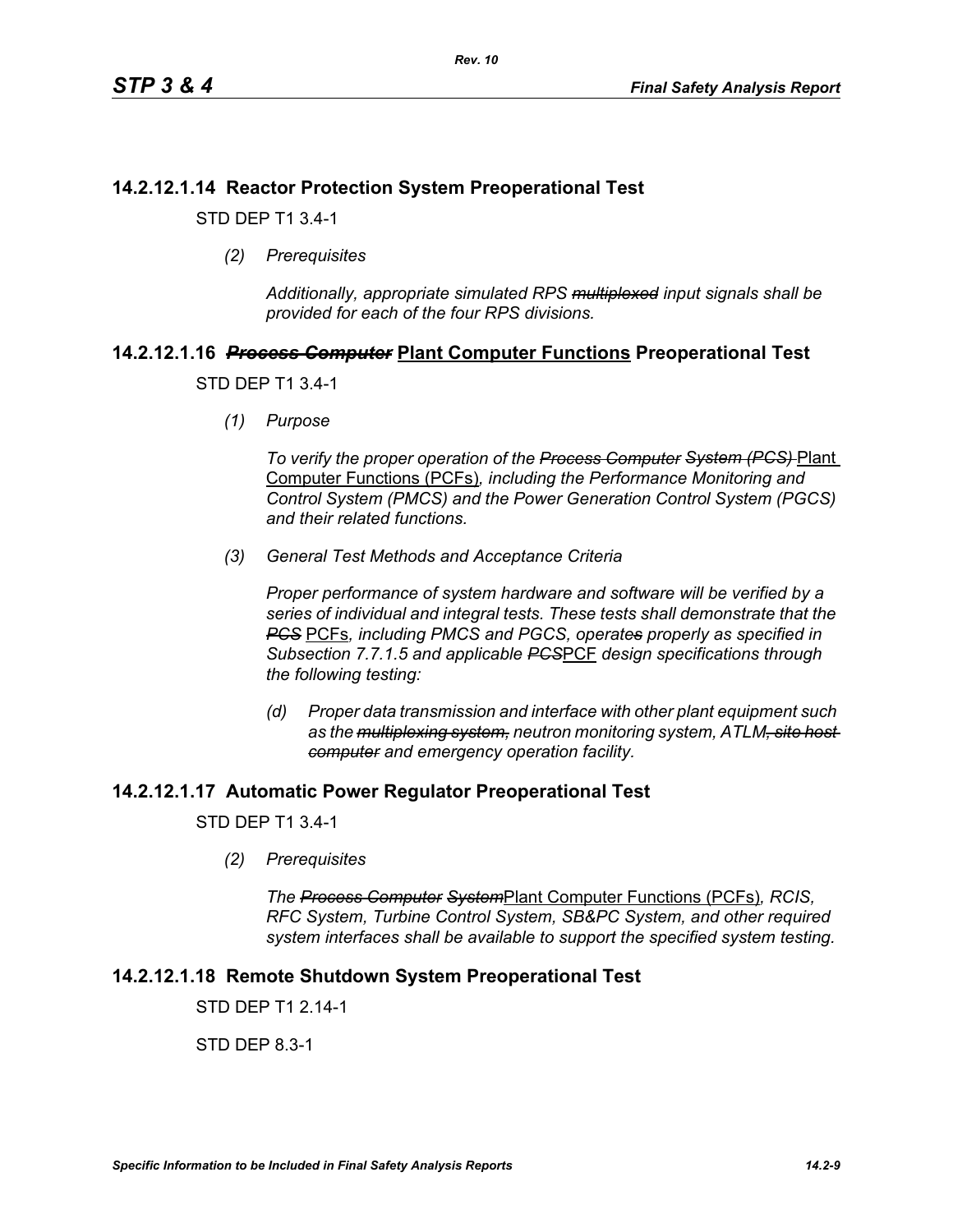#### *(2) Prerequisites*

*The construction tests have been successfully completed, and the SCG has reviewed the test procedure and approved the initiation of testing. Communication shall be established between the RSS panel, main control room, and each system associated with the RSS. Additionally, the 480 VAC and 6.9* 4.16 *kVAC electrical power system shall be in operation and available and 125 VAC/125 VDC control power shall be supplied to the remote shutdown panel. The applicable portions of the RHR, HPCF, RCW, RSW, NBS, ACS, FCS and MUWC shall be available, as needed, to support the specified testing.*

## **14.2.12.1.45.4 Electrical Power Distribution System Preoperational Test**

STD DEP 8.3-1

#### STD DEP Admin

*(2)* Prerequisites

*The construction tests for the individual component associated with the EPDS have been successfully completed, and the* Startup Coordination Group *(SCG) has reviewed the test procedure and approved the initiation of testing. All the necessary permanently installed and test instrumentation shall have been properly calibrated and operational. Appropriate electrical power sources shall be available for remote control, parameter information and annunciators associated with the electrical power distribution system. Adequate ventilation to both switchgear and battery rooms shall be available and operational. The portion of Fire Protection System covering the EPDS areas shall be available for use. Additionally, the plant EPDS (27 kV, 6.9 kV,* 13.8 kV, 4.16kV, *480V, and 120 VAC, and 125 VDC power) shall be installed prior to this test.*

## **14.2.12.1.50 Fuel-Handling and Reactor Component Servicing Equipment Preoperational Test**

#### STD DEP 9.1-1

*(3) General Test Methods and Acceptance Criteria*

*Fuel-handling and reactor component servicing equipment testing described herein includes that of the reactor building crane, refueling* machine *bridge, auxiliary platform, and the associated hoists and grapples, as well as other lifting and rigging devices.* 

*Performance shall be observed and recorded during a series of individual component and integrated system tests. These tests shall demonstrate that the system operates properly as described in Subsection 9.1.4 during following testing:*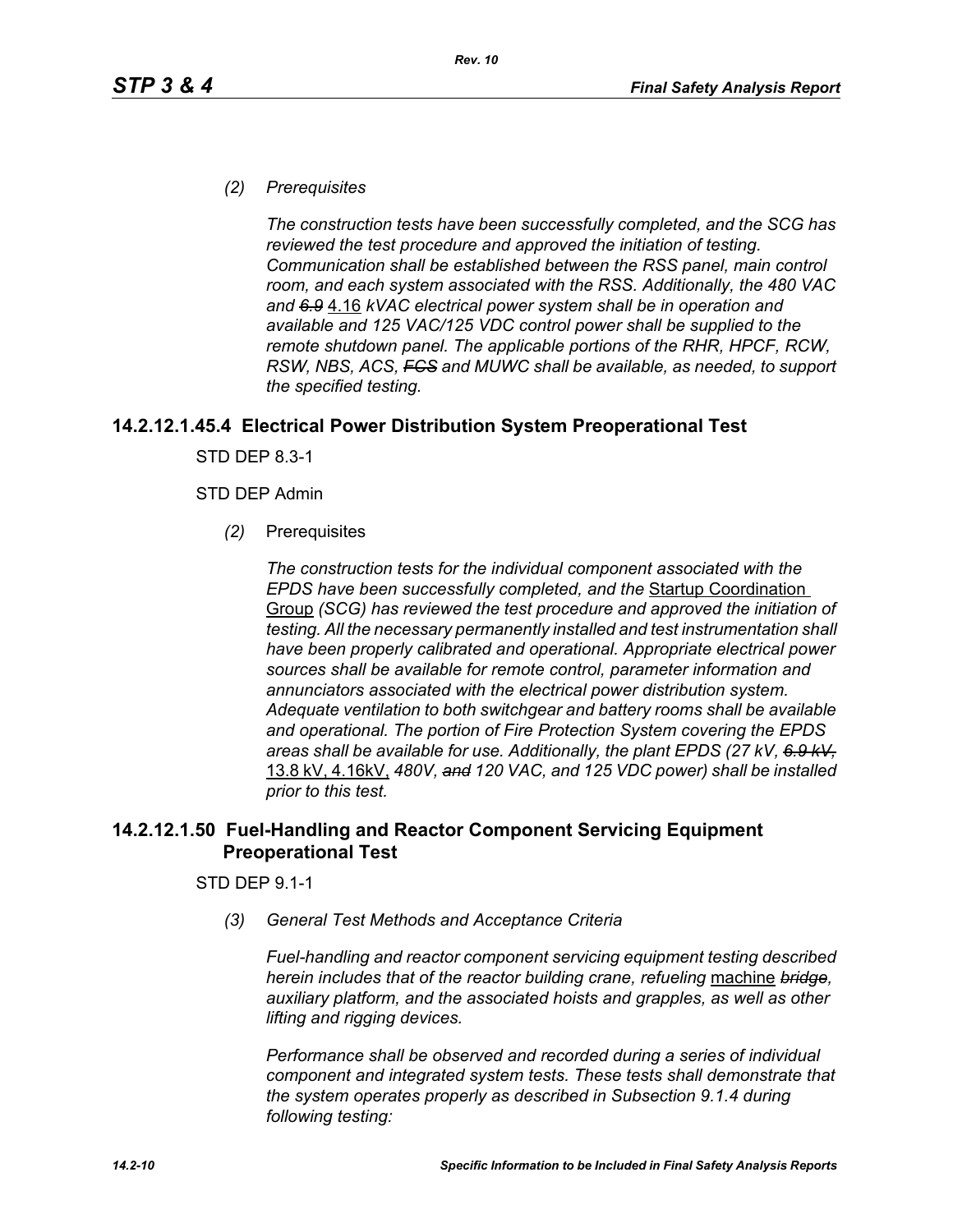*(d) Proper assembly and operation of reactor vessel servicing equipment, including reactor vessel servicing tools, main steamline plugs, shroud head stud wrench, head holding pedestal, RPV head tensioning and detensioning, dryer/separator strongback, and* RPV *head strongback carousel* and stud tensioning system*.*

*Rev. 10*

- *(f) Dynamic and static load testing of all cranes, hoists, and associated lifting and rigging equipment, including static load testing at 125% of*  rated load and full operational testing at 100% of rated load. Heavy load strongbacks will be tested to ANSI 14.6 requirements.
- *(h) Proper installation and operation of fuel servicing equipment, such as fuel preparation machine, new fuel inspection stand, channel bolt wrenches and handling tools,* and *general-purpose grapples and fuel pool vacuum sipper.*
- *(i) Correct installation and operation of under-reactor vessel servicing equipment, including FMCRD servicing tools and handling equipment, incore flange seal test plug* sealing equipment*, and RIP handling equipment.*

# **14.2.12.1.51 Expansion, Vibration and Dynamic Effects Preoperational Test**

#### STD DEP T1 2.14-1

- *(2) Prerequisite*
	- *(b) The BOP scope of piping systems are as follows:*

#### *(xiii) FCS hydrogen recombiner piping* Not Used

#### **14.2.12.1.52 Reactor Vessel Flow-Induced Vibration Preoperational Test**

The following supplement augments that provided by this subsection.

STP 3 is designated as the prototype ABWR plant in accordance with the guidance in Regulatory Guide 1.20, Revision 3. STP 4 is considered a Category I, non-prototype plant.

For STP 3, the report provided in Reference 3.9-13 summarizes the analytical portion of the program in terms of maximum vibrational response levels of overall structures and components and the measurement and inspection plans.

For STP 4, Reference 3.9-14 summarizes the analytical models and validation and predictive analysis results for the reactor internals, and includes the inspection plan.

## **14.2.12.1.55 Reactor Water Chemistry Control Systems Preoperational Test**

STD DEP T1 2.14-1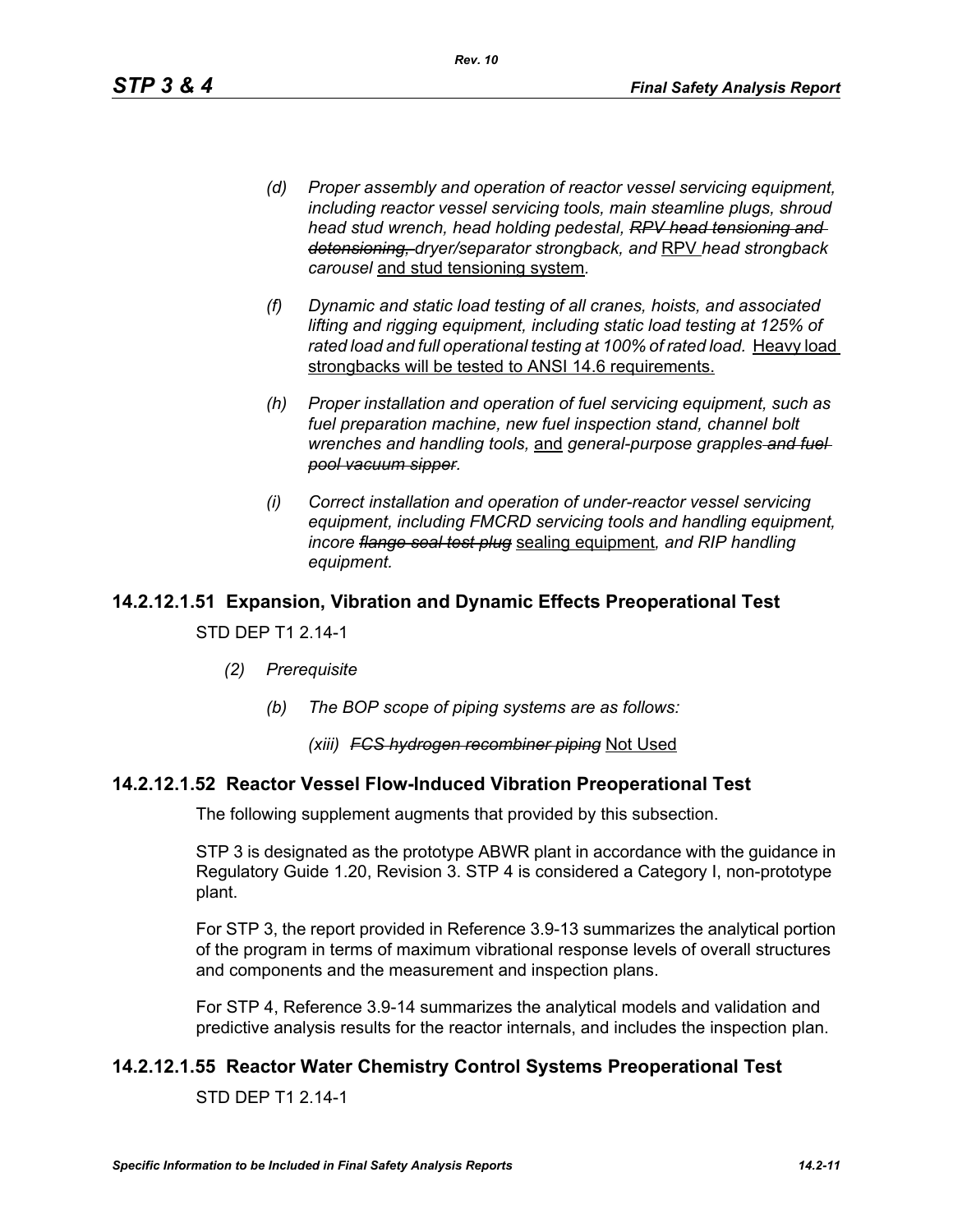*(2) Prerequisites*

*The construction tests have been successfully completed, and the SCG has reviewed the test procedure(s) and approved the initiation of testing. The FCS, Offgas System, appropriate electrical power, and other required interfacing systems shall be available, as needed, to support the specified testing.*

The following supplement augments that provided by this subsection.

Testing for systems that will not be placed in service during the initial operating cycle may be deferred.

#### **14.2.12.1.64 Main Turbine Control System Preoperational Test**

STP DEP 10.2-1

*(1) Purpose*

*To verify proper operation of the TCS, which operates the turbine stop valves, control valves, combined intermediate valves (CIV)* intercept valves (IVs), and intermediate stop valves (ISVs) *through their associated actuators and hydraulic control.*

- *(3) General Test Methods and Acceptance Criteria*
	- *(a) Proper functioning of instrumentation and system controls, including operating and trip devices for main stop and control valves and combined intermediate valves (CIV)*, intercept valves (IVs), and intermediate stop valves (ISVs)
	- *(c) Correct operation of main stop and control valves and combined intermediate valves*, IVs, and ISVs *in response to simulated signals related to turbine speed, load, and reactor pressure as specified in Subsection 10.2.2*
	- *(e) Proper operation of main stop and control valves and CIVs*, IVs, and ISVs *upon loss of control system electrical power or hydraulic system pressure*
	- *(f) Capability of manual operation of main stop and control valves and CIVs*, IVs, and ISVs, *including verification of position indications and stroke rate adjustments*

#### **14.2.12.1.70 Main Turbine and Auxiliaries Preoperational Test**

STP DEP 10.2-1

STP DEP 10.2-3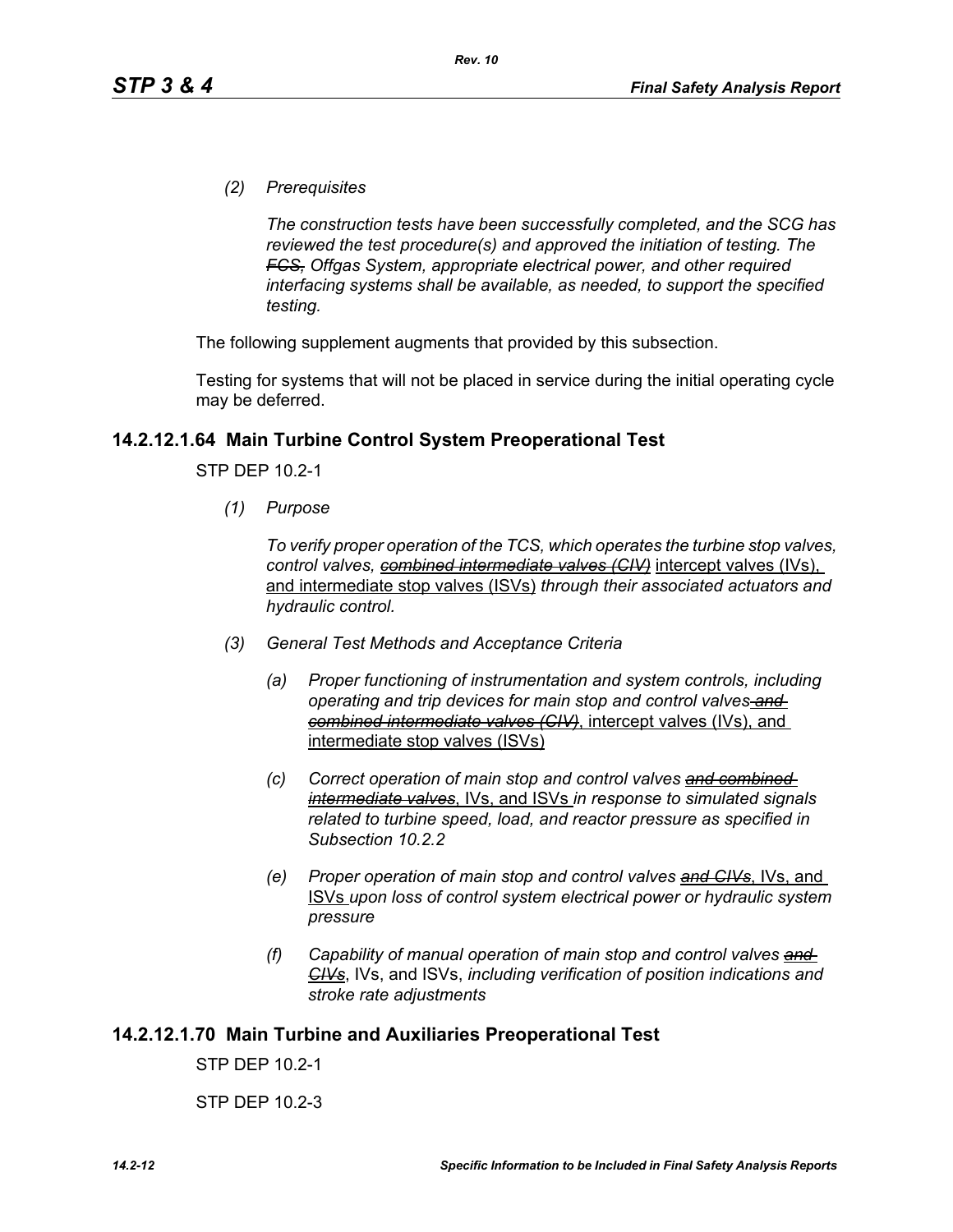## STD DEP Admin

*(2) Prerequisites*

*To the extent practicable, a temporary steam supply shall be available to apply to the main turbine and reactor feed pump seals.*

- *(3) General Test Methods and Acceptance Criteria*
	- *(g) Proper performance capability of the Emergency Trip System (ETS) in shutting down the turbine and closing the main stop and control valves and CIVs, IVs, and ISVs. This test shall also verify the instrumentation associated with the ETS for correct functions and setpoints.*
	- *(h) Proper operation of the turbine overspeed protection system to provide mechanical overspeed trip and electrical backup overspeed trip* primary overspeed trip and emergency overspeed trip functions *as specified by Subsection 10.2.2.4 and the manufacturer's technical instruction manual. This test can be performed in the startup test stage in conjunction with the major transient testing.*

## **14.2.12.1.72** *Flammability Control System Preoperational Test* **Not Used**

STD DEP T1 2.14-1

*(1) Purpose*

*To verify the ability of the Flammability Control System (FCS) to recombine hydrogen and oxygen and therefore maintain the specified inert atmosphere in the primary containment during long term post accident conditions.*

*(2) Prerequisites*

*The construction tests, including the pressure proof test, have been successfully completed, and the SCG has reviewed the test procedure and approved the initiation of testing. All system instrumentation shall be in accordance with the FCS instrument data sheets and calibrated per instrument supplier's instructions. All services, including water, electricity and communications, shall be available and performing at their rated design levels (flow, voltage, pressure, etc.). The wetwell and drywell airspace regions of the primary containment shall be intact, and all other required interfaces shall be available, as needed, to support the specified testing.*

*(3) General Test Methods and Acceptance Criteria*

*Performance shall be observed and recorded during a series of individual omponent and integrated system tests. This test shall demonstrate that the FCS operates properly as specified in Subsection 6.2.5 and applicable FCS design specifications through the following testing:*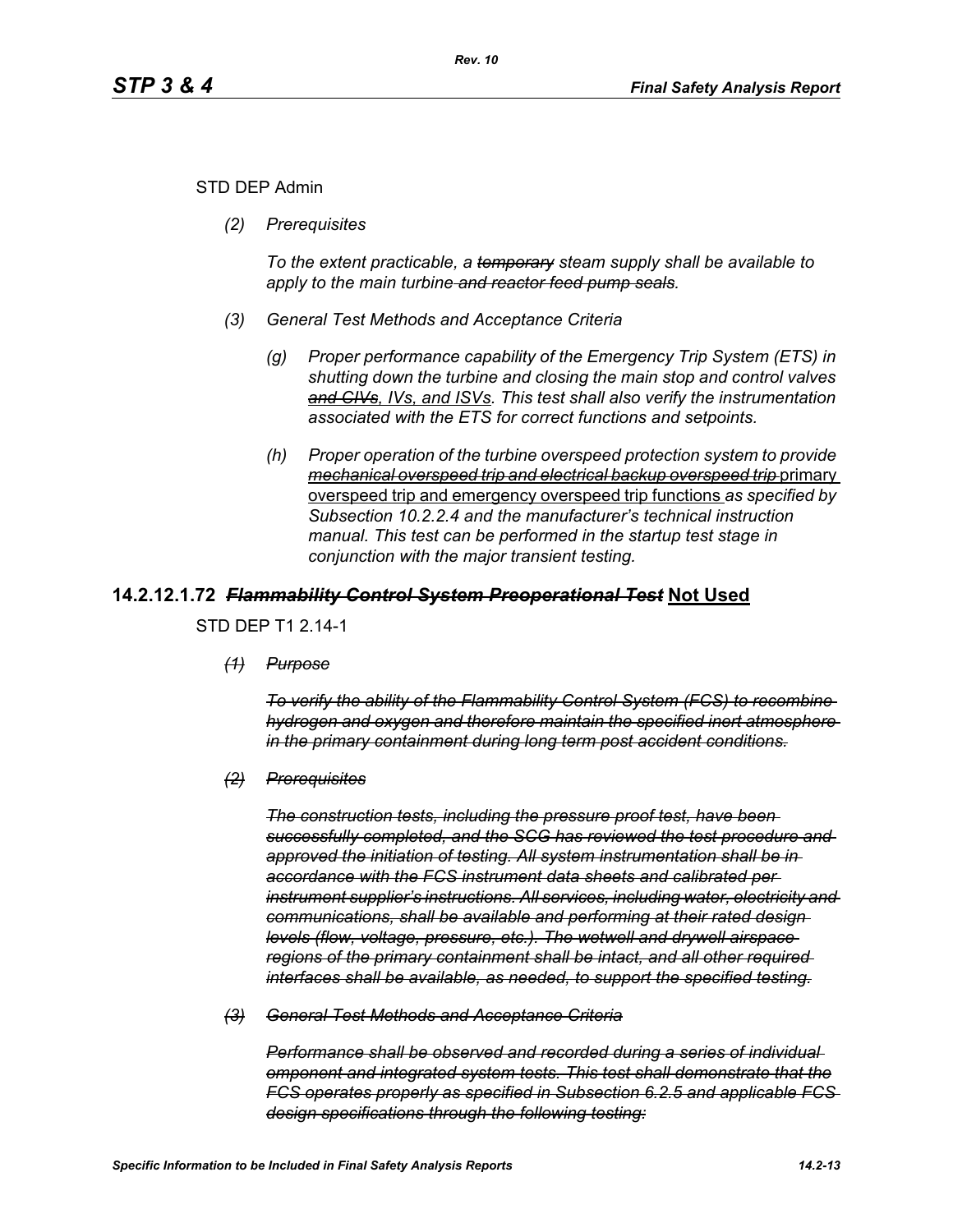- *(a) Proper operation of instrumentation and system controls in all combinations of logic*
- *(b) Verification of various component alarms including alarm actuation and reset, alarm set value, alarm indication and operating logic*
- *(c) Proper operation of all motor-operated and air-operated valves, including stroking using valve opening/closing switches at the control room, verification of indicator lamp, timing and isolation function, if applicable*
- *(d) Proper system operating conditions (i.e., the system shall be operated normally without any abnormalities, vibration, or leakage in components, valves, and piping within the FCS) for the following test cases while the FCS is in accident operating mode and regular testing mode of operation as defined in the design specification:*
	- *(i) Triple heater test for inside heater box temperature during steadystate operation*
	- *(ii) Blower running test for blower flow rate, flow control valve position and each line's gas flow rate*
	- *(iii) Reaction chamber heatup test for blower flow rate, flow control valve position, each line's gas flow rate and the time for heating up the reactor chamber*
- *(e) Proper operation of interlocks including operation of all components subject to interlocking, interlocking set value and operating logic*
- *(f) Proper operation of permissive, prohibit, and bypass functions*
- *(g) Proper system operation while powered from primary and alternate sources, including transfers, and in degraded modes for which the system is expected to remain operational*

## **14.2.12.1.75 Liquid and Solid Radwaste Systems Preoperational Tests**

STD DEP 11.2-1

STD DEP 11.4-1

#### STD DEP Admin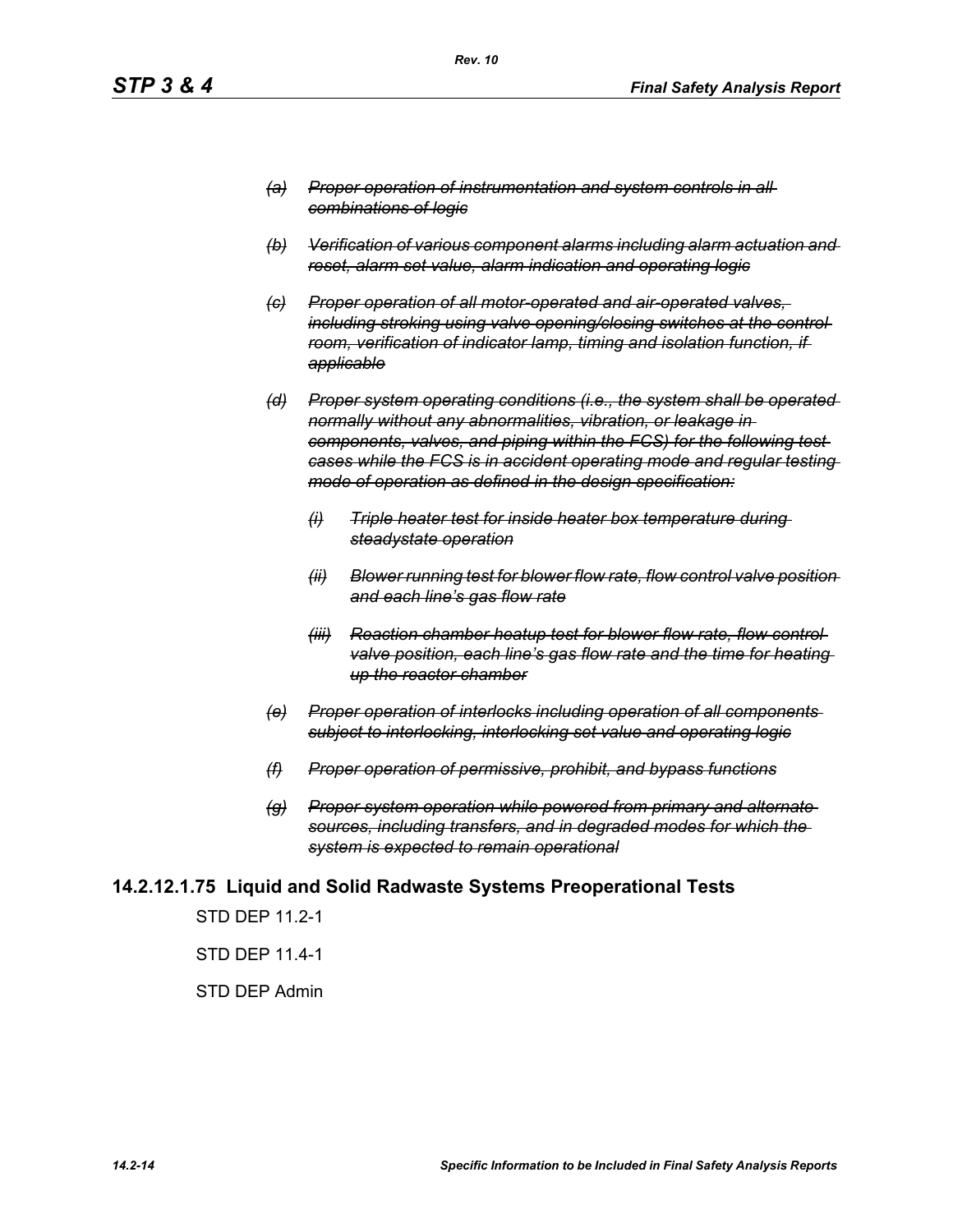- *(3) General Test Methods and Acceptance Criteria*
	- *(b) Proper operation of equipment protective features and automatic isolation functions, including those for ventilation systems and liquid effluent pathways* (as applicable)*.*
	- *(g) Acceptable functions of the thin film dryer, pelletizer, pellet filling machine, mixing tank, drum conveyor and incinerator during integrated solid radwaste system operation in solidifying, packaging, compacting, and incinerating processes, as specified by Subsection 11.4.*
	- *(h) Proper operation of filter and demineralizer regeneration cycles of the liquid radwaste system and their associated support facilities.*
	- *(j) Capability of the solid radwaste system to receive, process and transfer waste between designated locations using simulated waste variation in accordance with the Process Control Program (PCP).*
	- *(k) Proper operation of the automatic isolation function of radwaste system containment isolation valves upon receipt of a simulated containment isolation initiation signal.*

## **14.2.12.1.77 Ultimate Heat Sink Preoperational Test**

The conceptual design information in this subsection of the reference ABWR DCD is replaced with the following site-specific supplemental information.

*(2) Prerequisites*

*The construction tests have been successfully completed, and the SCG has reviewed the test procedure and approved the initiation of testing. All instrumentation and devices associated with the UHS has been properly calibrated. The HVAC System within spray pond* the RSW *pump* house *structure is operational and available. The Reactor Service Water System is operational and available for all anticipated modes of RSW System operation. Sufficient quantity of water are* is *available in the spray pond* UHS basin *for use. All of the required interfacing systems shall be available, as needed, to support the specified testing.*

- *(3) General Test Methods and Acceptance Criteria*
	- *(b) Proper operating conditions and performance capability of the UHS*  cooling tower *spray networks during all anticipated modes of the RSW System operations as specified in Subsection 9.2.5.4.1.*
	- *(d) Proper operation of the makeup water valve to maintain proper water level in the UHS spray pond* basin *through makeup line and maintain water quality in conjunction with the blowdown operation as specified in Subsection 9.2.5.3.4.*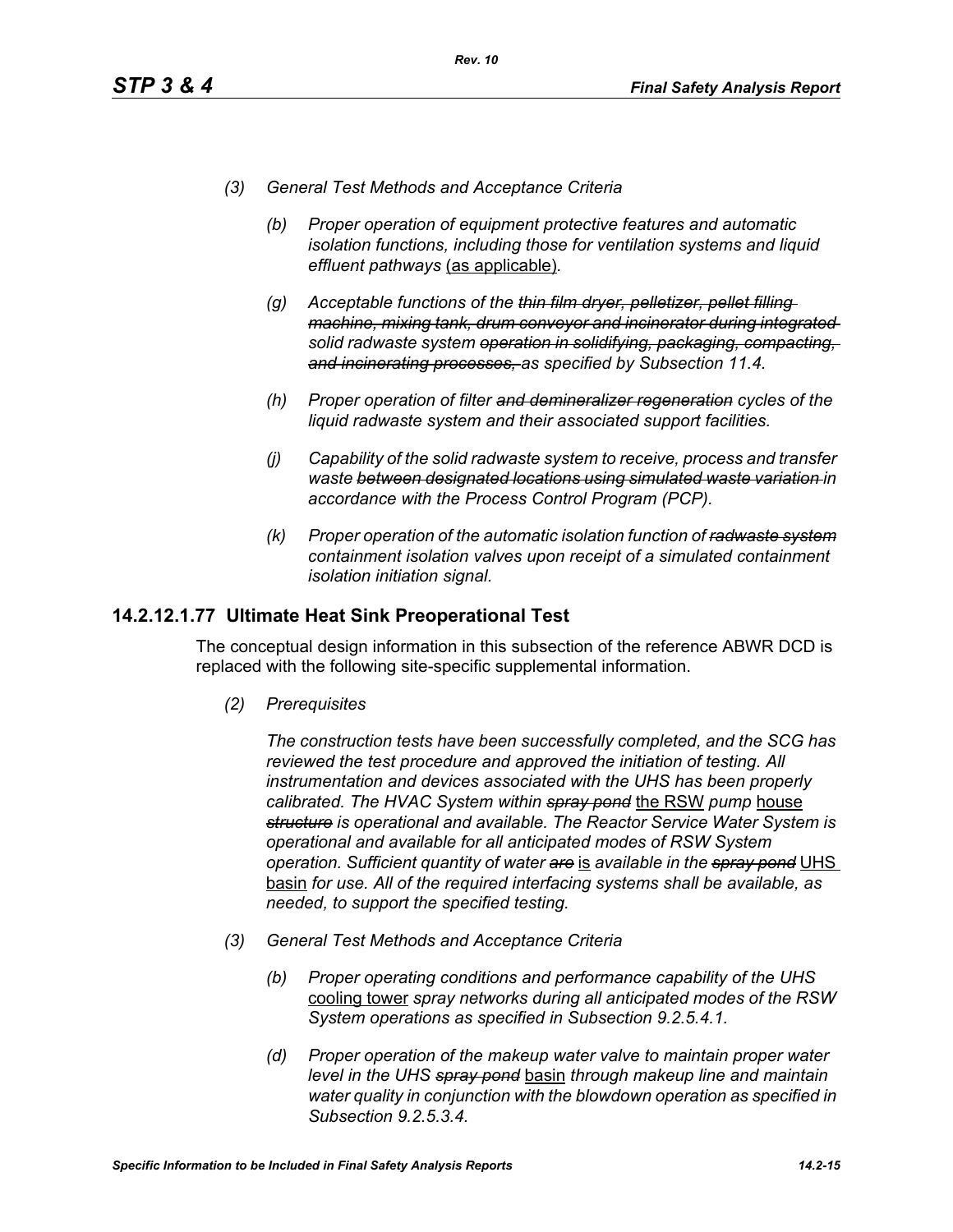*(e) Proper operation of blowdown from the UHS spray pond* basin *to remove excess water and maintain water quality control through the blowdown line as specified in Subsection 9.2.5.3.4.* 

## **14.2.12.2.5 Control Rod Drive System Performance**

STD DEP 4.6-1

*(2) Prerequisites*

*The preoperational tests have been completed and plant management has reviewed the test procedures and approved the initiation of testing. For each scheduled testing iteration, the plant shall be in the appropriate operational configuration with the specified prerequisite testing complete. The applicable instrumentation shall be checked or calibrated, as appropriate. Additionally,*  a special test fixture contains a small pump associated hydraulic controls and *shall be available for performing drive line friction testing.*

STD DEP 14.2-1

*(3) Description*

*In addition, the drive-line friction will be measured in terms of the pressure under hollow piston for each CRD at cold conditions (if not previously done during preoperational test phase) and again verified on four selected CRDs at rated temperature and pressure conditions during initial heatup of the startup test program.*

## **14.2.12.2.6 Neutron Monitoring System Performance**

STD DEP Vendor, Vendor Replacement

*(4) Criteria*

#### *Level 2*

*Each LRPM reading shall agree with its calibrated value within the accuracy specified by the GE Startup Test Specifications.*

*The total ATIP uncertainty (including random noise and geometry uncertainty components) shall be less than the limits specified by the GE Startup Test Specifications.*

## **14.2.12.2.7** *Process Computer* **Plant Computer Functions Operation**

STD DEP T1 3.4-1

STD DEP Vendor, Vendor Replacement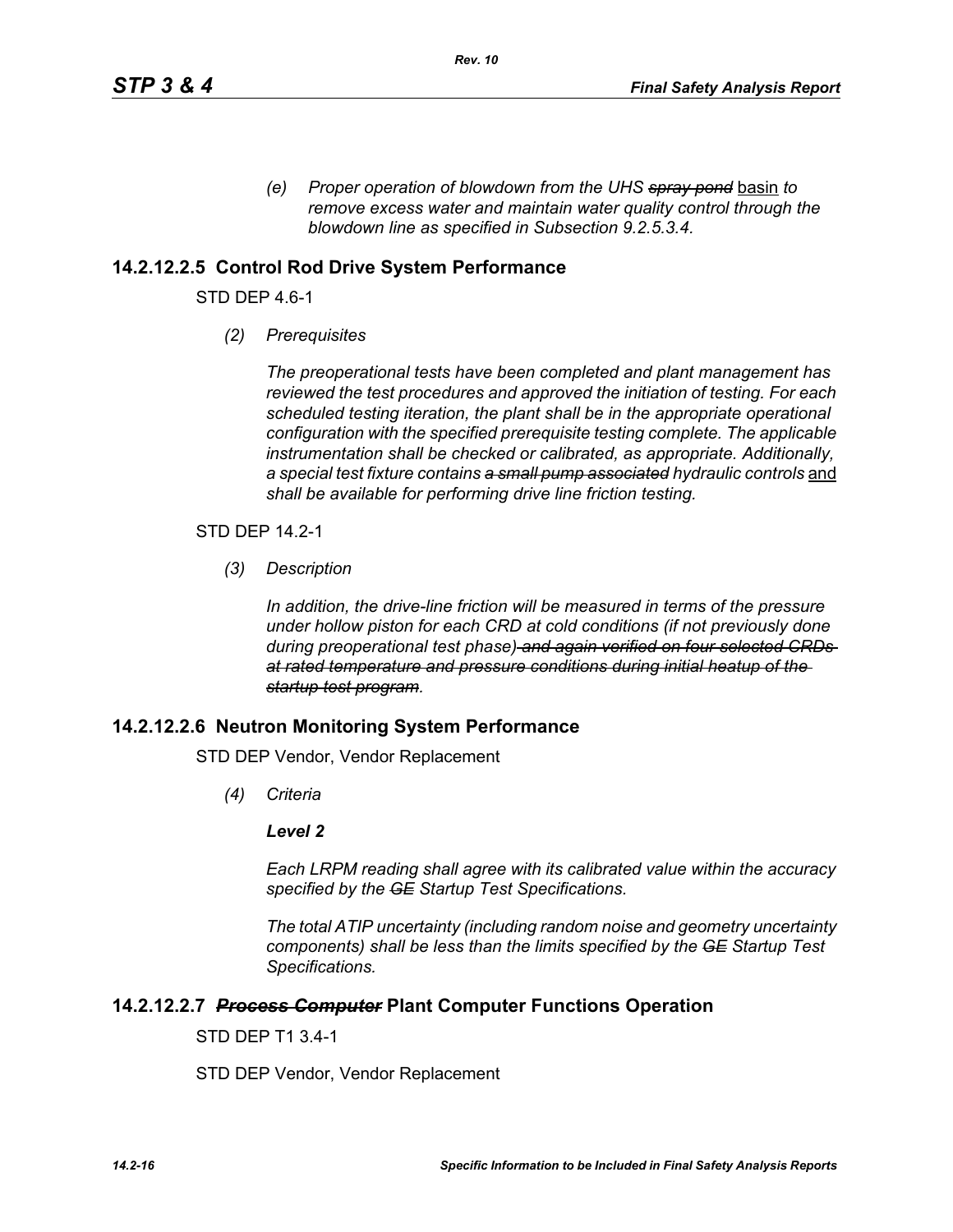*(1) Purpose*

*To verify the ability of the Process Computer System (PCS)* Plant Computer Functions (PCFs) *to collect, process, and display plant data, execute plant performance calculations, and interface with various plant control systems during actual plant operating conditions.*

*(3) Description*

*During plant heatup and the ascension to rated power, the various process variables that are monitored by the PCS*PCFs *and required by the reactor core performance and plant performance calculations begin to enter their respective ranges for normal plant operation. During this time, it will be verified that the PCS*PCFs *correctly receives, validates, processes, and displays the applicable plant information. Recording and playback features will also be tested. Data manipulation and plant performance calculations using actual plant inputs will be verified for accuracy, using independent calculations for comparison. Also, the ability of the PCS*PCFs *to interface correctly with other plant control systems during operation will be demonstrated.*

*(4) Criteria*

## *Level 2*

*The reactor core performance calculation programs that calculate the core performance parameters (MCPR, MAPLHGR, and MLHGR) and LPRM gain adjustment factors shall produce results that agree with an independent method of calculation within the accuracy specified by the GE Startup Test Specifications.*

# **14.2.12.2.8 Core Performance**

STD DEP Vendor, Vendor Replacement

*(4) Criteria*

## *Level 1*

*For any non-GE fuel only, the Maximum Linear Heat Generation Rate (MLHGR) shall not exceed the limits specified by the plant Technical Specifications.*

# **14.2.12.2.9 Nuclear Boiler Process Monitoring**

*(4) Criteria*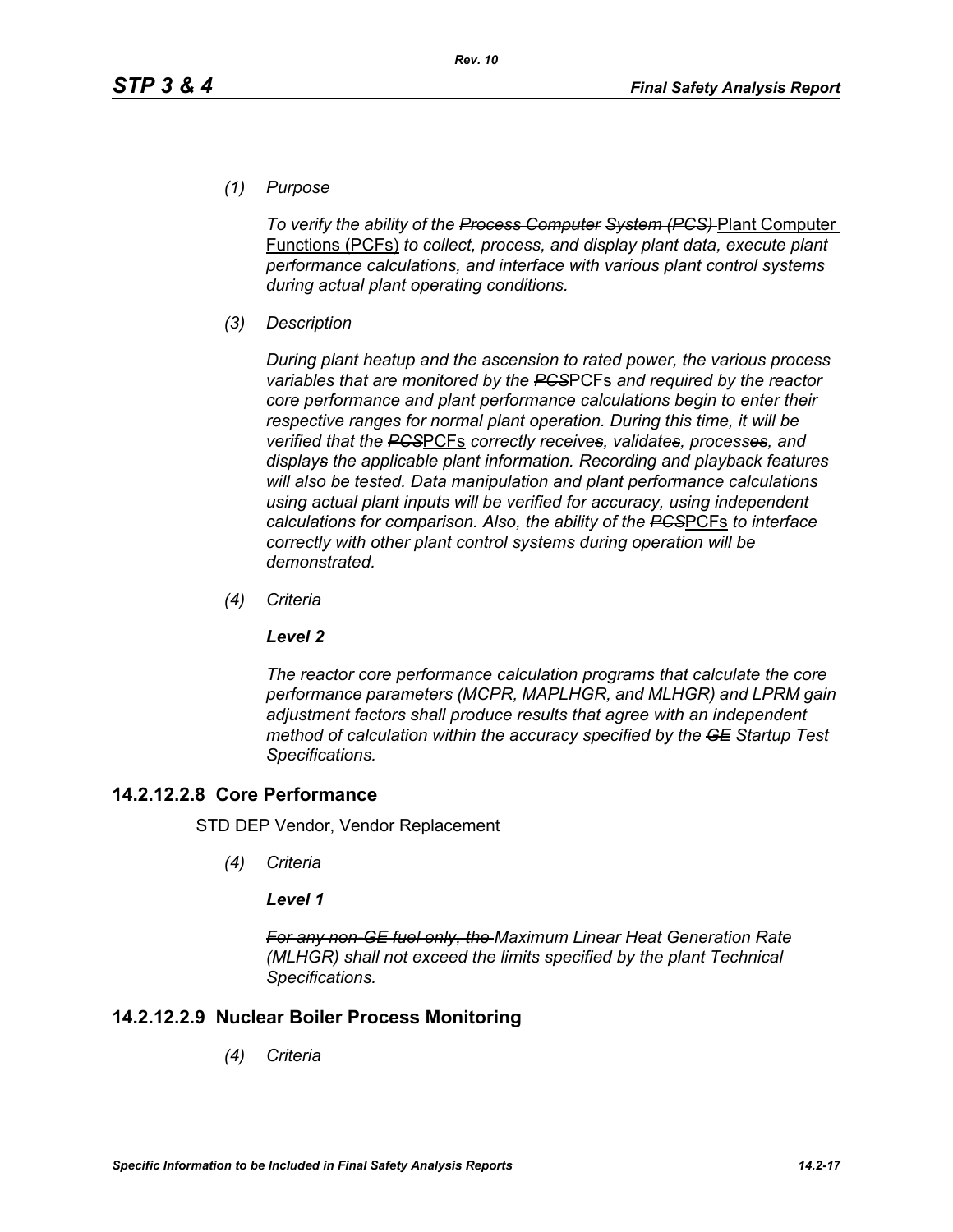#### *Level 2*

*The difference between the actual reference leg temperature and the value(s) assumed during initial calibration shall be less than that amount which will result in a scale end point error as specified in the GE Startup Test Specifications (i.e., 1% of the instrument span for each range).* 

*With all recirculation pumps in operation at rated core flow and power conditions, the bottom head temperature as measured by the bottom drain line thermocouple shall agree with the saturated water temperature corresponding to steam dome pressure within the accuracy specified by the GE Startup Test Specifications.*

## **14.2.12.2.12 Reactor Internals Vibration**

The following supplement augments that provided by this subsection.

STP 3 is designated as the prototype ABWR plant in accordance with the guidance in Regulatory Guide 1.20, Revision 3. STP 4 is a Category I, non-prototype plant.

For STP 3, Reference 3.9-13 summarizes the analytical models, predictive analysis results, and the measurement and inspection plans.

For STP 4, Reference 3.9-14 summarizes the analytical models and predictive analysis results, and includes the inspection plan.

## **14.2.12.2.13 Recirculation Flow Control**

STD DEP Vendor, Vendor Replacement

*(4) Criteria*

#### *Level 2*

*For any of the above test maneuvering, no high flux scram shall result as stated in the applicable Recirculation Flow Control System Design Specification and the trip avoidance margins shall at least comply with the requirements as stated in the GE Startup Test Specifications (i.e., at least 7.5% for neutron flux and 5.0% for simulated heat flux).*

## **14.2.12.2.15 Pressure Control**

*(4) Criteria*

#### *Level 2*

*For all pressure controller transients, no high flux or vessel pressure scram shall result and the trip avoidance margin shall at least meet the requirements as stated in the GE Startup Test Specifications (i.e., at least 7.5% for neutron flux, 5.0% for simulated heat flux and 68.6 kPaD for vessel pressure).*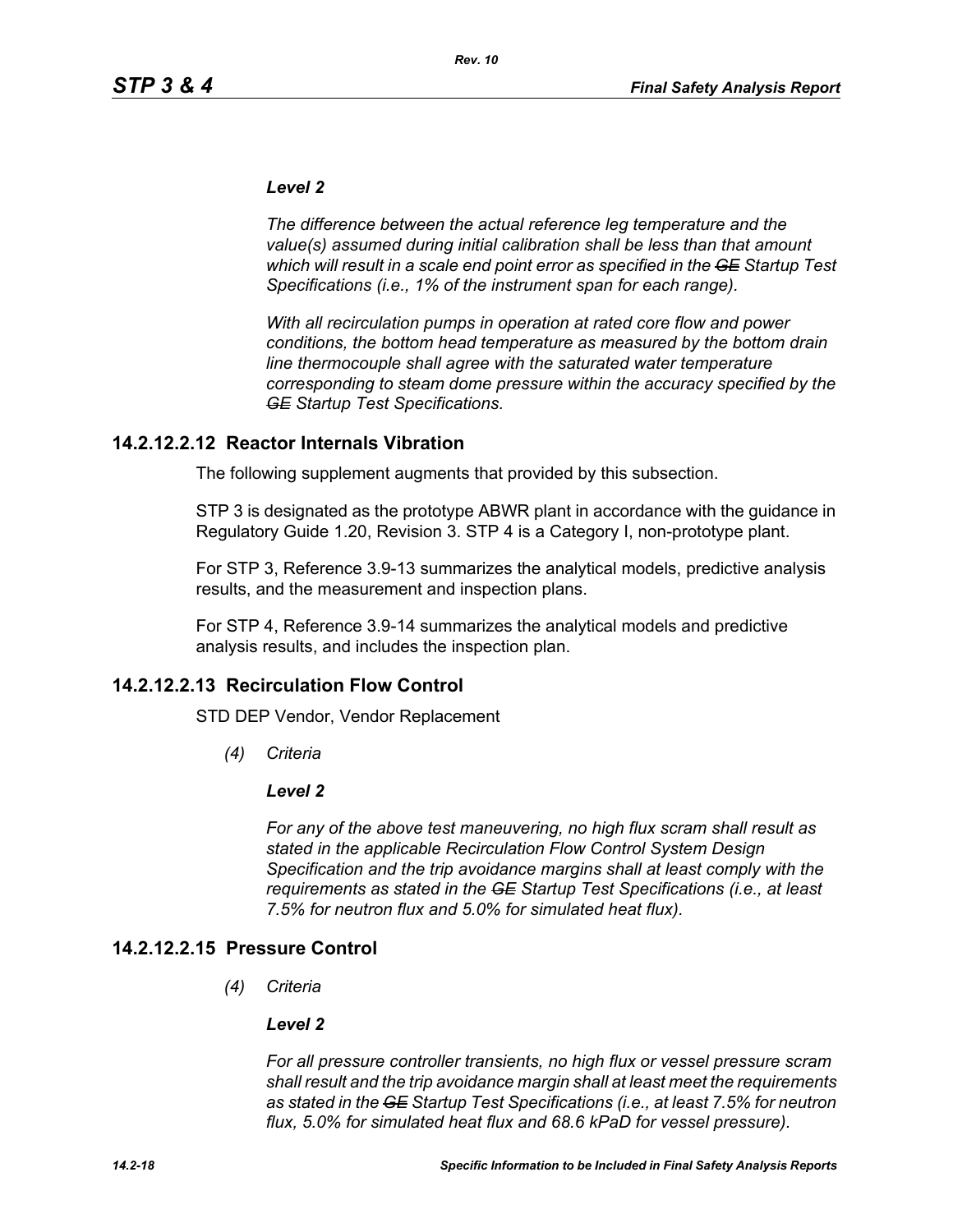# **14.2.12.2.16 Plant Automation and Control**

STD DEP T1 3.4-1

*(2) Prerequisites*

*Additionally, affected systems and equipment, including lower level control systems such as RCIS, recirc flow control, feedwater control and turbine control, as well as monitoring and predicting functions of the plant process computer and/or automation computer* PCFs*, shall have been adequately tested under actual operating conditions.*

# **14.2.12.2.17 Reactor Recirculation System Performance**

STD DEP Vendor, Vendor Replacement

*(4) Criteria*

## *Level 2*

*At rated power and flow, the measured core pressure drop shall not exceed the predicted value by an amount as required by the GE Startup Test Specifications.*

# **14.2.12.2.22 RCIC System Performance**

STD DFP T1 2 4-3

STD DEP Vendor, Vendor Replacement

*(1) Description*

*The RCIC System will be tested in two ways, through a full flow test line leading to the suppression pool and by flow injection directly into the reactor vessel. The first set of tests will consist of manual and automatic mode starts and steady-state operation at 1.03 MPaG and near rated reactor pressure conditions, in the full flow test mode. During these tests, an attempt will be made to throttle pump discharge pressure in order to simulate reactor pressure and the expected pipeline pressure drop. This testing is done to demonstrate general system operability. After the operability demonstration, the RCIC turbine speed control loop will be adjusted at near rated reactor pressure conditions. Reactor vessel injection tests at near rated reactor pressure will follow to complete the controller adjustments, as necessary, and to demonstrate automatic starting from hot standby condition. Subsequently, a reactor vessel injection demonstration at 1.03 MPaG reactor pressure, including an automatic mode start and stability demonstration, shall be conducted to verify satisfactory system performance under the final set of optimized controller settings. Proper controller adjustment is verified by introducing small step disturbances in speed and flow demand and then demonstrating satisfactory system response at both low RCIC pump flow (but*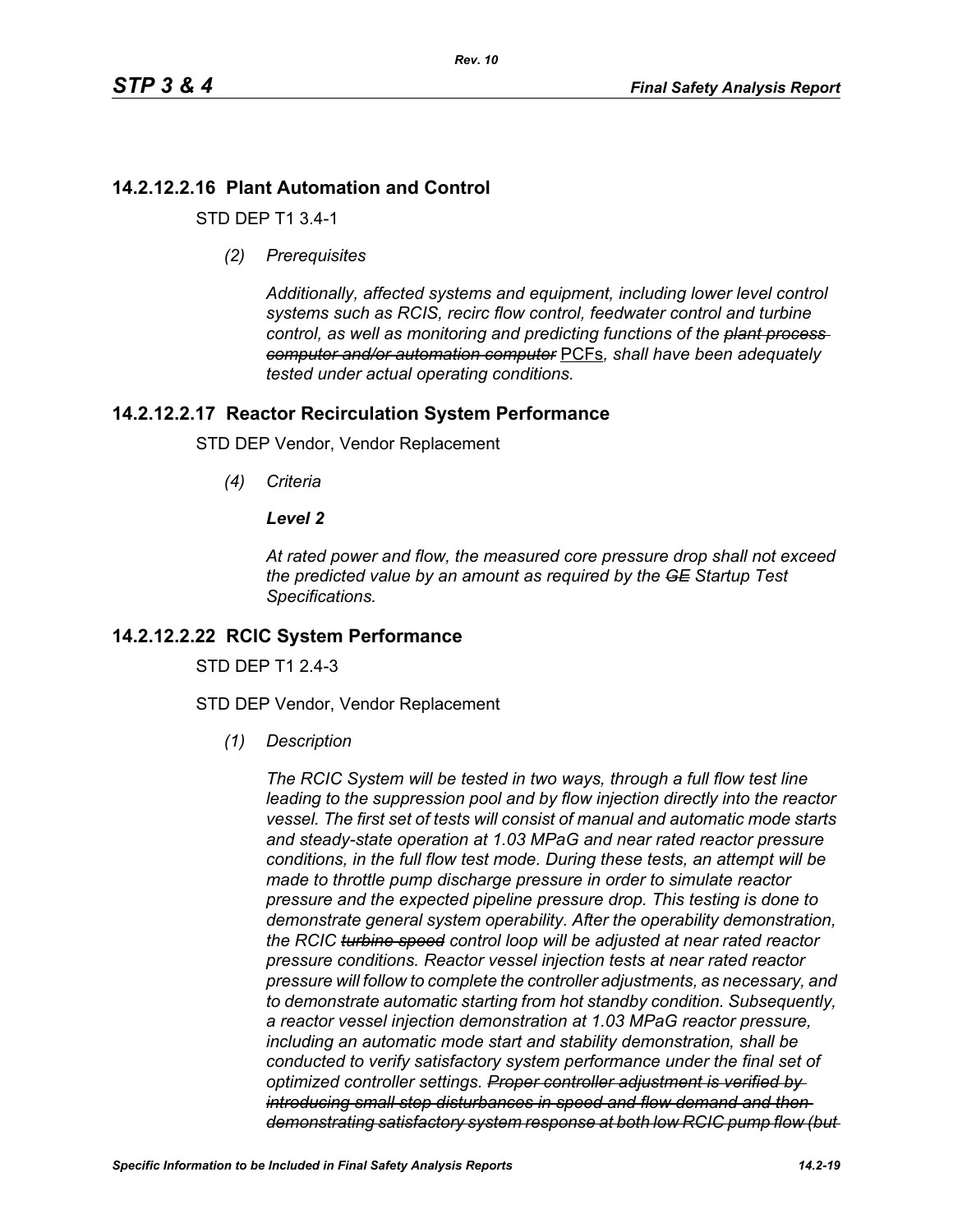*above minimum turbine speed) and near rated RCIC pump flow conditions, in order to span the RCIC operating range.*

*(2) Criteria*

*Level 2*

*The RCIC turbine speed and pump flow control loops shall be adjusted so that the RCIC System flow related variable responses to test inputs are at least quarter-damped (i.e., the decay ratio of the second-to-first overshoot of each variable is less than or equal to 0.25) as stated in the applicable RCIC System Design Specification.*

*The RCIC Turbine Gland Seal System shall be capable of preventing significant steam leakage to the atmosphere.*

*For automatic start tests, in order to provide margins to overspeed and isolation trip setting, the transient start first and subsequent turbine speed peaks shall not exceed the requirement specified by the GE Startup Test Specifications.*

*The RCIC Turbine Steam Supply line high flow isolation trip shall be calibrated to actuate at the value specified in the plant Technical Specifications.*

## **14.2.12.2.25 Turbine Valve Performance**

STD DEP Vendor, Vendor Replacement

*(4) Criteria*

#### *Level 2*

*During full closure testing of individual turbine control, stop, and bypass valves, the transient peak values of reactor vessel pressure, neutron flux, simulated fuel surface heat flux, and main steamline flow must have adequate scram avoidance margins as required by the GE Startup Test Specifications.*

## **14.2.12.2.26 MSIV Performance**

*(4) Criteria*

#### *Level 2*

*During full trip closure testing of individual MSIV, the transient peak values of reactor vessel pressure, neutron flux, simulated fuel surface heat flux, and main steamline flow must have adequate scram avoidance margins as required by the GE Startup Test Specifications.*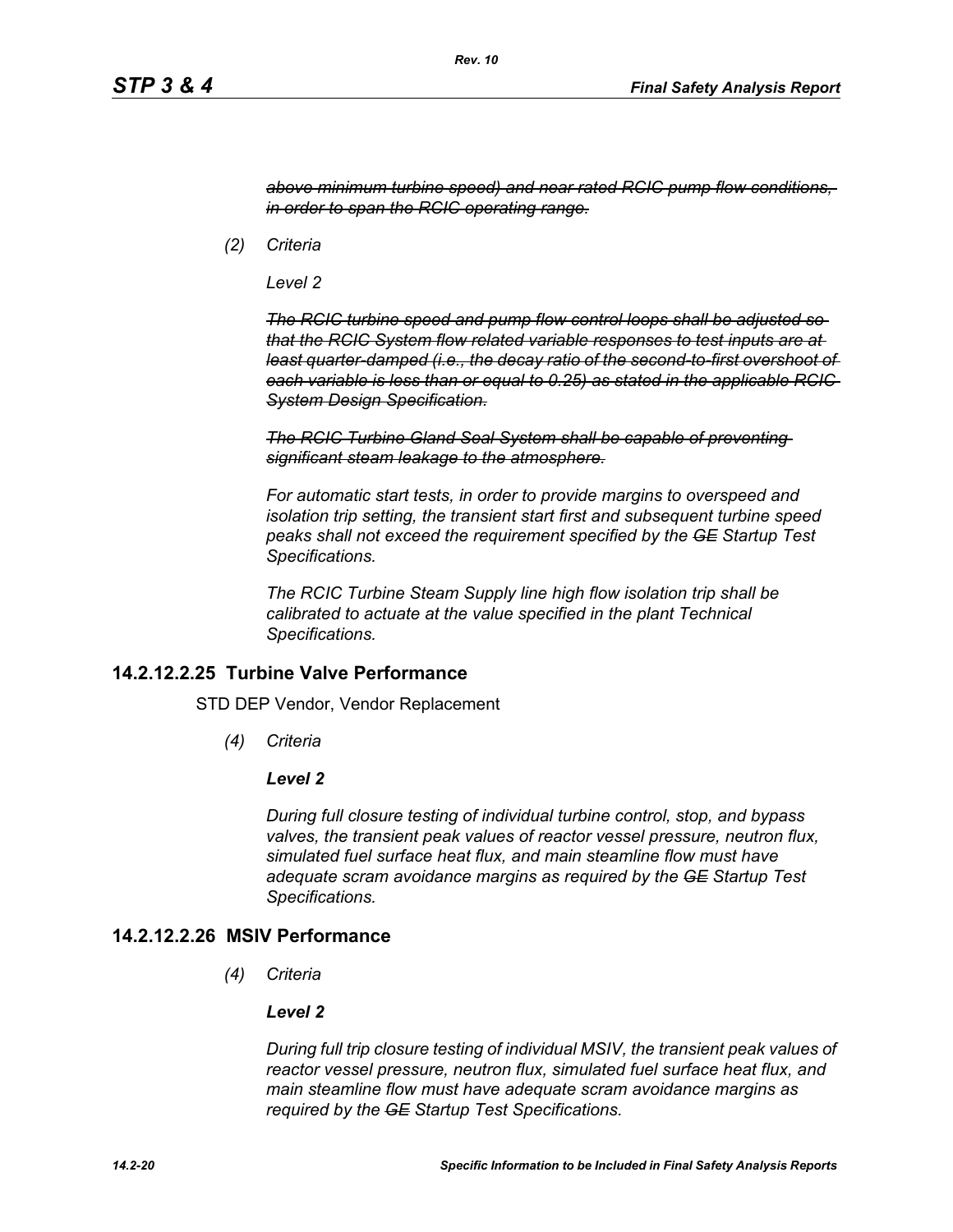# **14.2.12.2.27 SRV Performance**

*(4) Criteria*

## *Level 2*

*The temperature measured by thermocouples on the discharge side of the safety/relief valves shall return to the temperature recorded before the valve was opened within 5.6°C range as specified in the GE Startup Test Specifications.*

*During the manual actuation of each SRV, the steam flow discharge through the valve (as measured by change in MWe, BPV position etc.) shall not differ from the average of all the valve responses by more than the limit as specified in the GE Startup Test Specifications.*

# **14.2.12.2.28 Loss of Feedwater Heating**

## STD DEP Admin

*(4) Criteria*

## *Level 1*

*The increase in simulated fuel surface heat flux shall not exceed the predicted Level 2 criterion value by more than 2%, as specified by the Transient Safety Analysis Design Report (TSADR)* Startup Test Analysis Report (STAR) *document*.

## *Level 2*

*The increase in simulated fuel surface heat flux shall not exceed the predicted value referenced to the actual test values of feedwater temperature drop and power level. The predicted value is provided in the plant TSADR* STAR *and will be used as the basis to which the actual transient is compared.*

# **14.2.12.2.29 Feedwater Pump Trip**

STD DEP Vendor, Vendor Replacement

*(4) Criteria*

## *Level 2*

*The reactor shall avoid low water level scram by the margin required by the GE Startup Test Specifications from an initial water level halfway between the high and low level alarm setpoints.*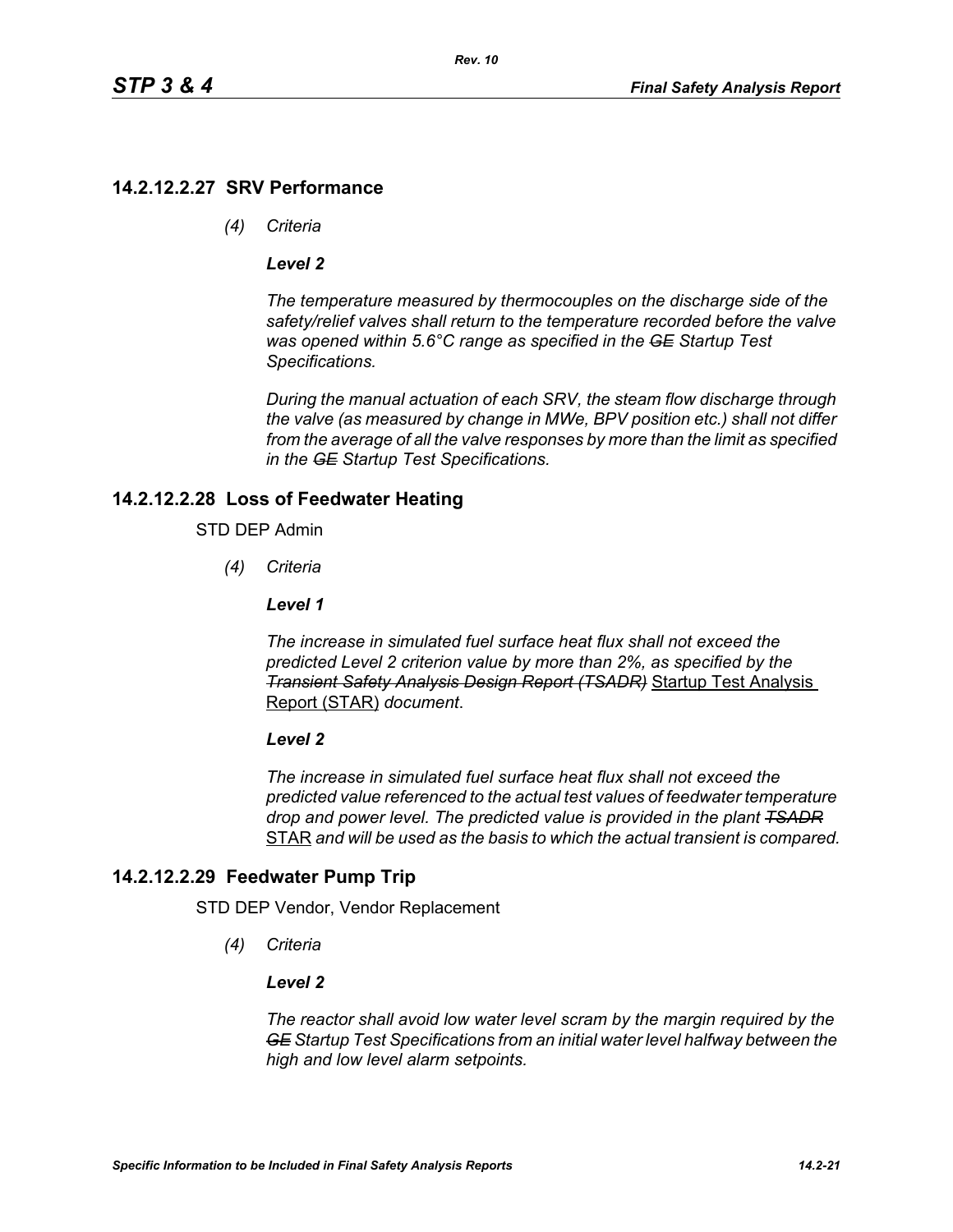*Rev. 10*

## **14.2.12.2.30 Recirculation Pump Trip**

*(4) Criteria*

#### *Level 2*

*The reactor water level swell during RIP trip transients shall have a minimum scram avoidance margin as required by the GE Startup Test Specifications.*

*During RIP trip recovery, the scram avoidance margins for neutron flux and simulated fuel surface heat flux shall at least meet the requirements as specified by the GE Startup Test Specifications.*

#### **14.2.12.2.33 Turbine Trip and Load Rejection**

## STD DEP Admin

STD DEP Vendor, Vendor Replacement

*(4) Criteria*

#### *Level 1*

*For turbine trip or load rejection event at power levels greater than 50% of rated, bypass valve quick opening shall begin no later than the specified time delay following the start of stop/control valve closure, and bypass valves shall be opened to a point corresponding to greater than or equal to 80% of their capacity within the specified time interval from the beginning of stop/control valve closure. The time delay and time interval are specified in the GE Startup Transient Test Specifications.*

*Feedwater Control System settings must prevent flooding of the steamline following generator or turbine trip transients.*

*The core flow coastdown transient during the first three seconds after either turbine trip or load rejection at greater than 50% of rated power must be bounded by the limiting curves defined in the plant transient/stability performance requirements* Transient and Stability Basic Design Specification *document.*

*The positive change in vessel dome pressure occurring within 30 seconds after either turbine trip or load rejection at greater than 50% of rated power must not exceed the Level 2 criteria by more than 172.6 kPaD as specified by the Transient Safety Analysis Design Report (TSADR)* Startup Test Specification *document.*

*The positive change in simulated fuel surface heat flux shall not exceed the Level 2 criteria by more than 2% as specified by the applicable TSADR* Startup Test Specification *document.*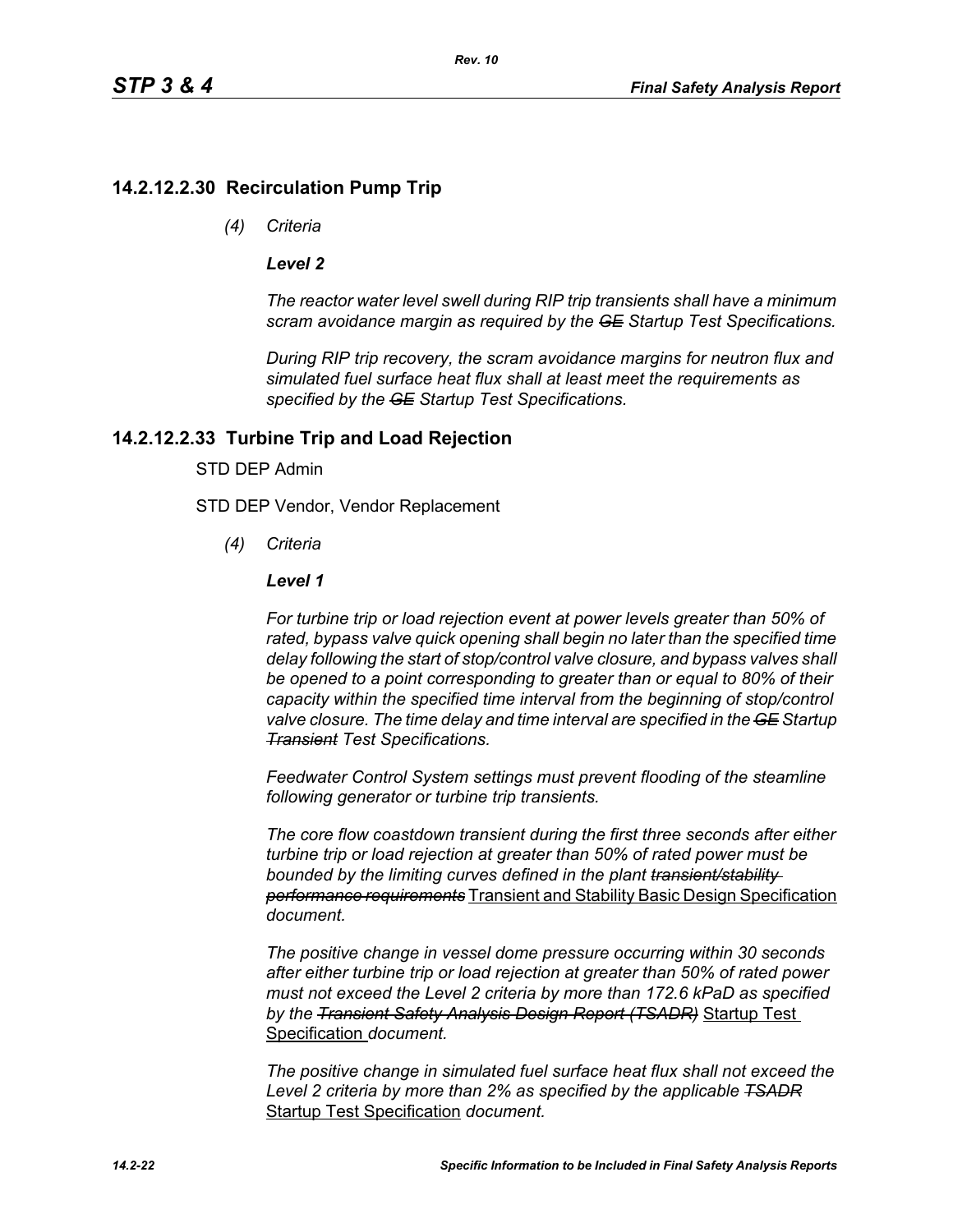#### *Level 2*

*If any SRVs open, the temperatures, measured by the thermocouples on the discharge side of the actuated SRVs must return to the temperature recorded before the valve was opened within 5.6°C range as specified by the GE Startup Test Specifications.*

*The positive change in vessel dome pressure and simulated fuel surface heat flux occurring within the first 30 seconds after the initiation of either turbine trip or load rejection must not exceed the predicted values referenced to actual test conditions of initial power level and vessel dome pressure and corrected for the measured control rod insertion speed and initiation time. The predicted values are provided in the applicable TSADR* STAR *document based on the beginning-of-cycle design basis analysis and shall be used as the basis to which the actual transient is compared.*

#### **14.2.12.2.34 Reactor Full Isolation**

*(4) Criteria*

#### *Level 1*

*The positive change in vessel dome pressure occurring within the first 30 seconds after closure of all MSIVs must not exceed the Level 2 criteria by more than 172.6 kPaD as specified by the applicable TSADR* Startup Test Specification *document.*

*The positive change in simulated fuel surface heat flux shall not exceed the Level 2 criteria by more than 2%, as specified by the applicable TSADR* Startup Test Specification *document.*

#### *Level 2*

*If any SRVs open, the temperature measured by the thermocouples on the discharge side of the actuated SRVs must return to the temperature recorded before the valve was opened within 5.6°C range as specified by the GE Startup Test Specifications.*

*The HPCF and RCIC Systems shall be initiated automatically, if the lowwater-level (Level 1.5 and 2, respectively) is reached during the initial transient following isolation. The minimum capacity and maximum delay time (including instrumentation delay) between the time vessel water level drops below the setpoint and makeup water enters the vessel shall meet the safety analysis requirements specified in the applicable plant transient/stability performance requirements* Emergency Core Cooling System Design Requirements and Startup Test Specifications *document*s*.*

*The positive changes in vessel dome pressure and simulated fuel surface heat flux occurring within the first 30 seconds after the closure of all MSIVs*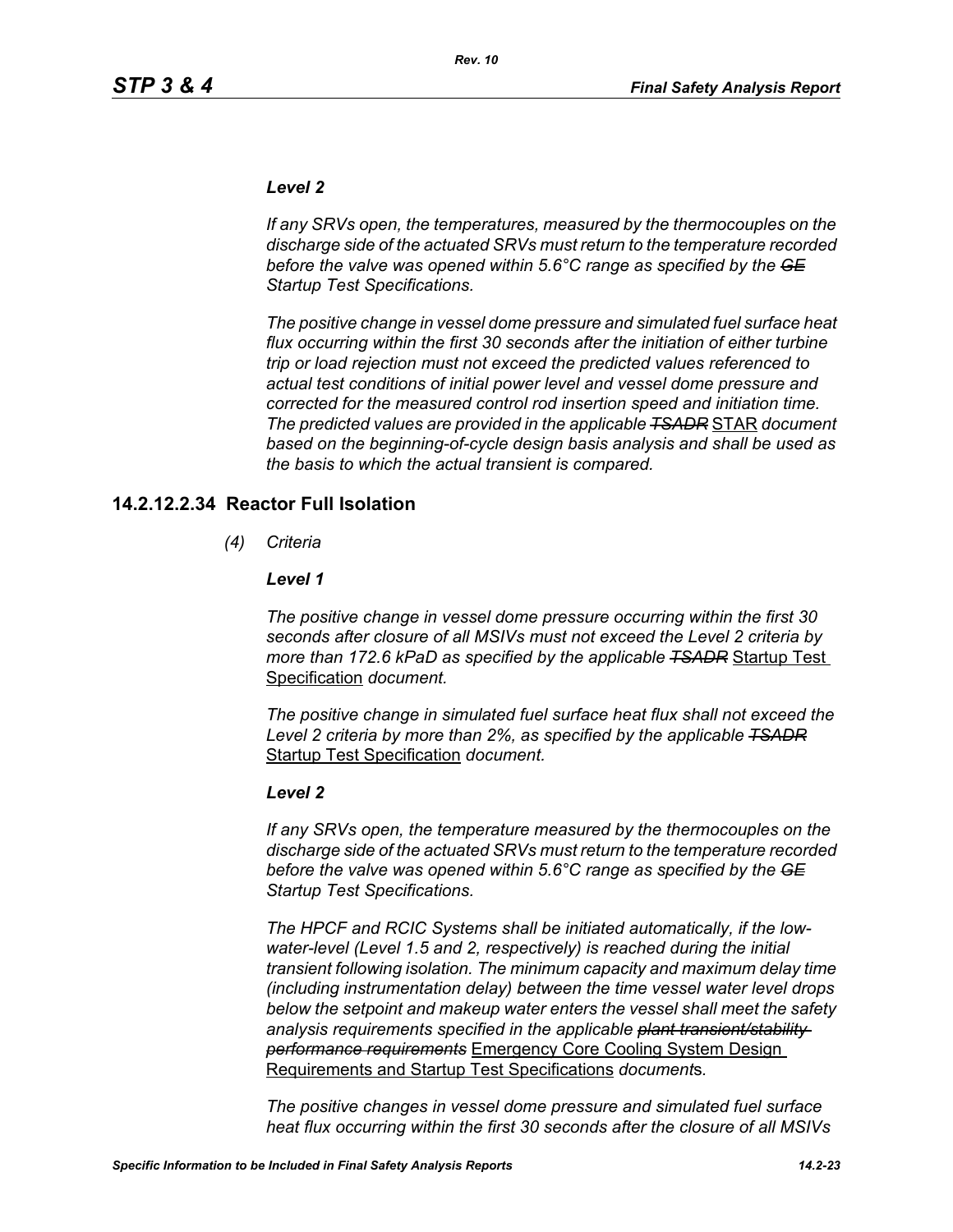*must not exceed the predicted values referenced to actual test conditions of initial power level and dome pressure and corrected for the measured control rod insertion speed and initiation time. The predicted values are provided in the applicable TSADR* STAR *document based on the beginning-of-cycle design basis and shall be used as the basis to which the actual transient is compared.*

## **14.2.13 COL License Information**

## **14.2.13.1 Other Testing**

The following site-specific supplement addresses COL License Information Item 14.1.

FSAR Section 14.2S provides the additional testing requirements for the following systems.

- (1) Electrical switchyard and equipment
- (2) Personnel monitors and radiation survey instruments
- (3) Site security equipment

There is no automatic dispatcher control system for STP 3 & 4.

#### **14.2.13.2 Test Procedures/Startup Administrative Manual**

The following site-specific supplement addresses COL License Information Item 14.2.

The Startup Administrative Manual document delineates the processes that will be used to administer the Initial Test Program at STP 3 & 4. These processes include:

- Conduct of the test program (Subsection 14.2.4)
- **Review, evaluation, and approval of test results**
- Methods for controlling pre-fuel load checks, initial fuel loading, pre-critical testing and initial criticality
- Test program schedule
- **Determinations of operability and availability of interfacing support systems** requirements

 Startup Test Specification document provides guidance for sequencing testing during the Startup Test Phase. This scoping document contains the following elements for the Startup Test Phase of the Initial Test program:

■ Testing objectives and acceptance criteria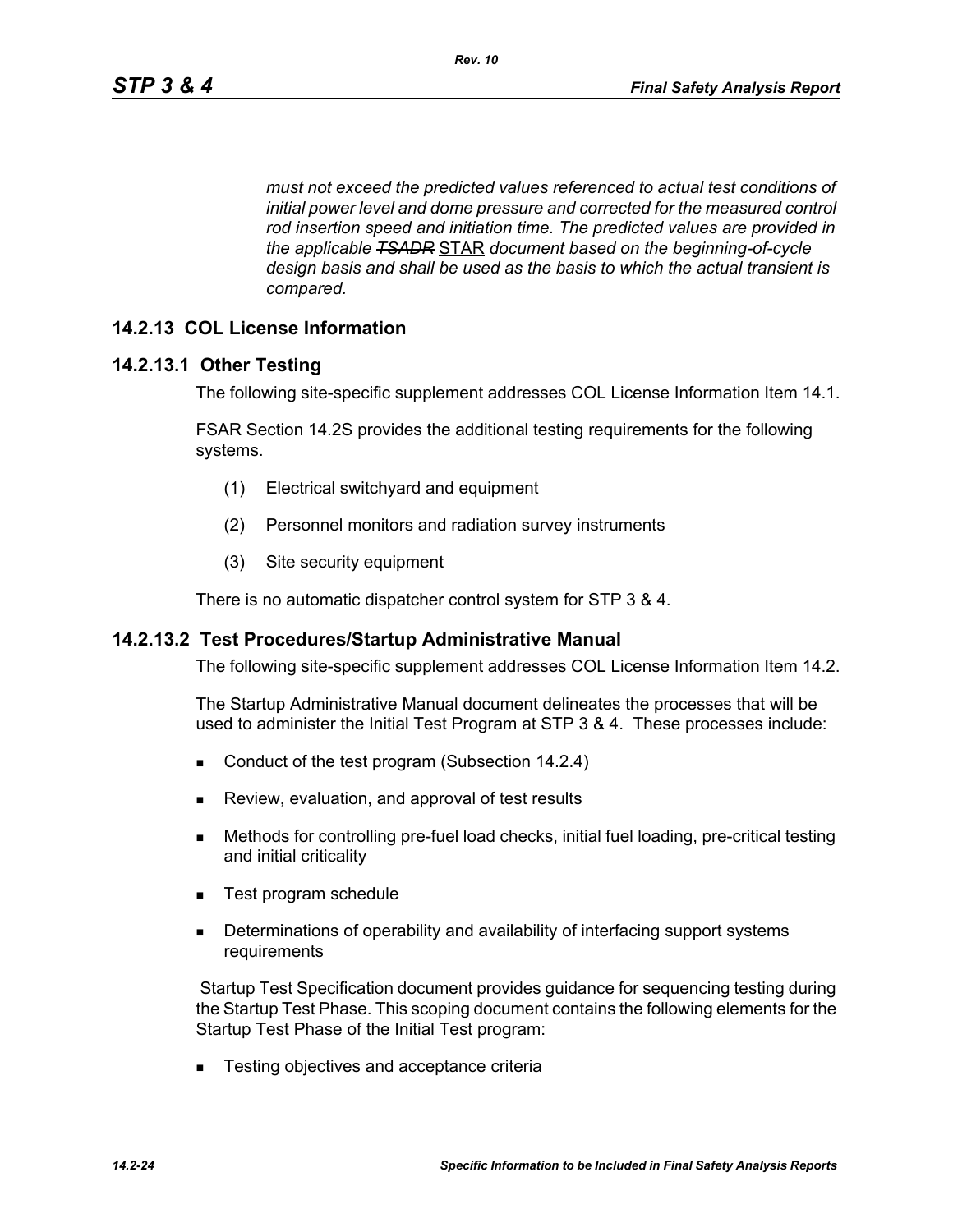- Plant operational conditions at which tests are to be conducted, testing methodologies to be utilized, specific data to be collected, and acceptable data reduction techniques.
- Reconciliation methods needed to account for test conditions, methods or results if testing is performed at conditions other than representative design operating conditions

Site-specific Preoperational and Startup Test Specifications, containing testing objectives and acceptance criteria, will be provided to the NRC at least 6 months prior to the start of the Initial Test Program. (COM 14.2-2) These scoping documents will delineate:

- Plant operational conditions at which tests are to be conducted, testing methodologies to be utilized, specific data to be collected, and acceptable data reduction techniques.
- Reconciliation methods needed to account for test conditions, methods or results if testing is performed at conditions other than representative design operating conditions.

Approved preoperational test procedures will be available for NRC review approximately 60 days prior to their intended use but no later than 60 days prior to fuel loading (Subsection 14.2.3). (COM 14.2-3)

Approved startup test procedures will be available for NRC review approximately 60 days prior to fuel loading (Subsection 14.2.3). (COM 14.2-4)